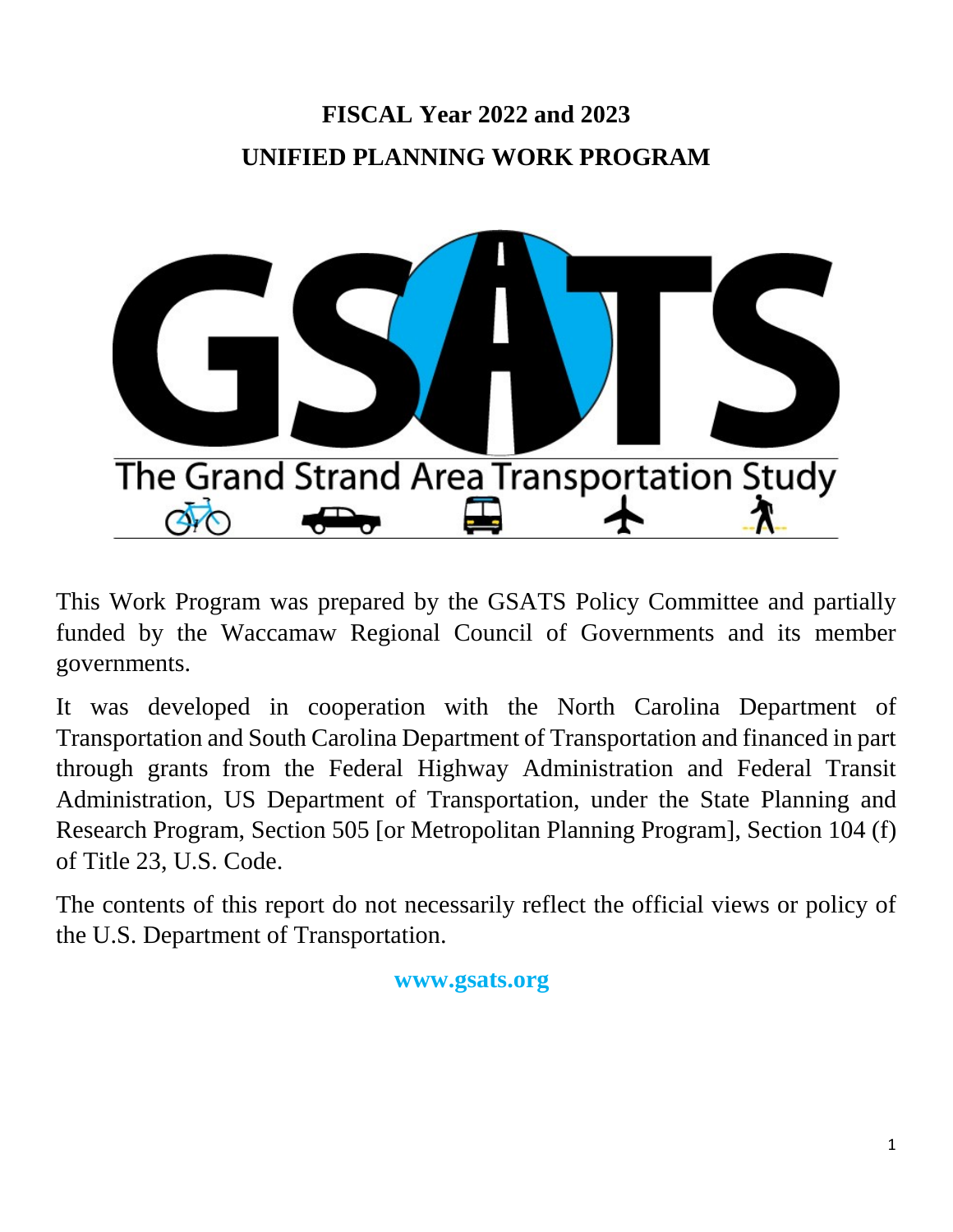# **Table of Contents**

| <b>INTRODUCTION</b>                                        | 3  |
|------------------------------------------------------------|----|
| <b>FY20-21 UPWP ACCOMPLISHMENTS</b>                        | 3  |
| <b>ORGANIZATION</b>                                        | 4  |
| UNIFIED PLANNING WORK PROGRAM                              | 6  |
| PUBLIC PARTICIPATION REQUIREMENTS                          | 8  |
| <b>FUNDING AND SCHEDULING</b>                              | 9  |
| <b>I. PROGRAM OVERSIGHT</b>                                | 9  |
| <b>II. SHORT RANGE PLANNING</b>                            | 11 |
| <b>III. SPECIAL AREA PROJECTS/STUDIES</b>                  | 12 |
| <b>IV. PLAN DEVELOPMENT</b>                                | 14 |
| V. PROGRAM DEVELOPMENT AND MAINTENANCE                     | 16 |
| <b>SUMMARY OF CONSULTANT NEEDS</b>                         | 17 |
| TABLE I- PROPOSED FUNDING SOURCES AND AGENCY PARTICIPATION |    |
| <b>TABLE II- FAST ACT TASK MATRIX</b>                      |    |
| TABLE III- UPWP TASK MILESTONES AND DELIVERABLES TABLE     |    |
| <b>ATTACHMENT I- GSATS STUDY AREA MAP</b>                  |    |
| ATTACHMENT II- MPO AGREEMENT- GSATS, BRUNSWICK TRANSIT,    |    |
| <b>WACCAMAW REGIONAL TRANSIT AUTHORITY</b>                 |    |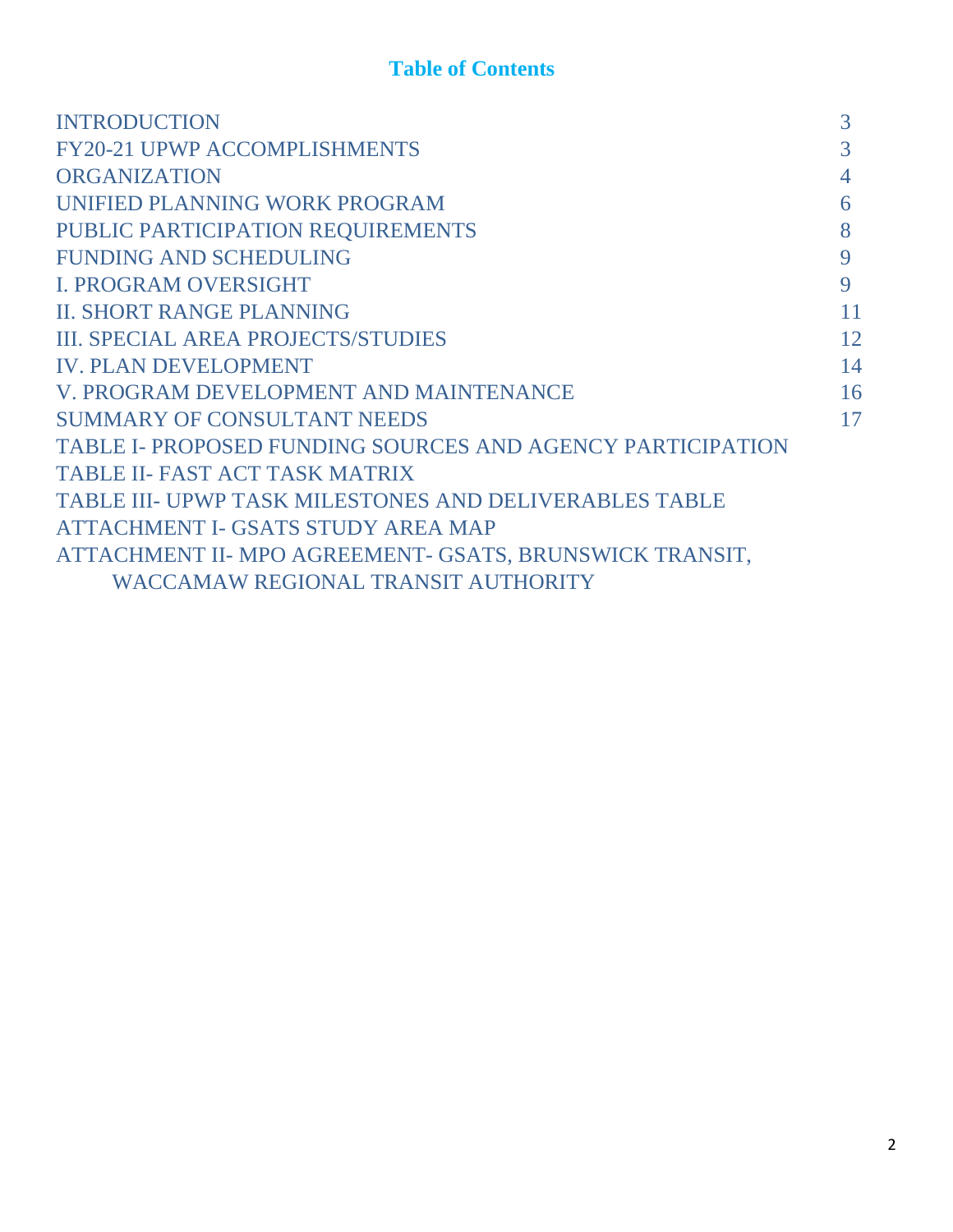### **INTRODUCTION**

This Unified Planning Work Program (UPWP) outlines the metropolitan transportation planning activities and budget for the "Myrtle Beach—Socastee, SC/NC" urban area during fiscal years 2022 and 2023. Metropolitan transportation planning is the process of examining travel and transportation issues and needs on a regional level in metropolitan areas. It includes a demographic analysis of the region, as well as an examination of travel patterns and trends. This planning process includes an analysis of alternatives to meet projected future demands and for providing a safe and efficient transportation system that satisfies mobility needs while not creating adverse impacts to the environment. In metropolitan areas with a population greater than 50,000, the responsibility for transportation planning lies with designated Metropolitan Planning Organizations (MPOs). MPOs are federally mandated (US Code, Title 23) and are designated by each state's Governor.

The Grand Strand Area Transportation Study (GSATS) Policy Committee was formed on August 2, 1985. The formation of GSATS was in preparation of the Grand Strand area being designated an Urbanized Area (UZA) by the 1990 Census. The 1990 Census designated Myrtle Beach, Socastee, Surfside Beach, Garden City, Murrells Inlet and environs as the Myrtle Beach UZA. The GSATS Policy Committee was designated as the MPO Policy Committee on May 18, 1992. The Waccamaw Regional Council of Governments (WRCOG) and the South Carolina Department of Transportation (SCDOT) have been designated as the Planning Staff of the MPO.

The 2010 decennial Census reported that the "Myrtle Beach—Socastee, SC/NC" urbanized area had a population of 215,304. The U.S. Secretary of Transportation published a listing on July 18, 2012 of urbanized areas that exceeded 200,000 in population thereby designating them as Transportation Management Areas (TMAs). Designated TMAs are subject to special planning and programming requirements including a Congestion Management Process (CMP) and certification of the transportation planning process by the Federal Highway Administration (FHWA) and the Federal Transit Administration (FTA) no less often that once every four years. Designated TMAs should also review their policy board membership and add new members as appropriate.

The MPO study area includes the urbanized part of the Myrtle Beach region, as defined by the U.S. Bureau of Census, plus the area expected to become urbanized over the next twenty years. The GSATS' Study Area, as approved by the Policy Committee on March 8, 2013, encompasses the following area. In North Carolina, the Lockwood Folly River forms the northern boundary. The Study Area then encompasses the land east of US 17 and then Hickman Rd as you approach the state line. In South Carolina, the Waccamaw River forms the western boundary to the City of Conway. It then follows the US 701 alignment South to the City of Georgetown (see enclosed GSATS Study Area map attachment). Portions of Horry and Georgetown counties in South Carolina and Brunswick County in North Carolina are included in the urbanized area, therefore making GSATS a bi-state MPO.

#### **FY2020-21 UPWP ACCOMPLISHMENTS**

In addition to the recurring planning activities including the daily administration of the MPO, several activities were performed during the FY 2020-21 UPWP period. They are highlighted below:

- $\triangleright$  The completion of the US 17 Corridor Study in Georgetown County
- $\triangleright$  The development of GSATS specific Safety Performance Measure Targets
- The establishment of a GSATS Safety Committee
- $\triangleright$  The submittal of project proposals in NCDOT's SPOT 6.0 process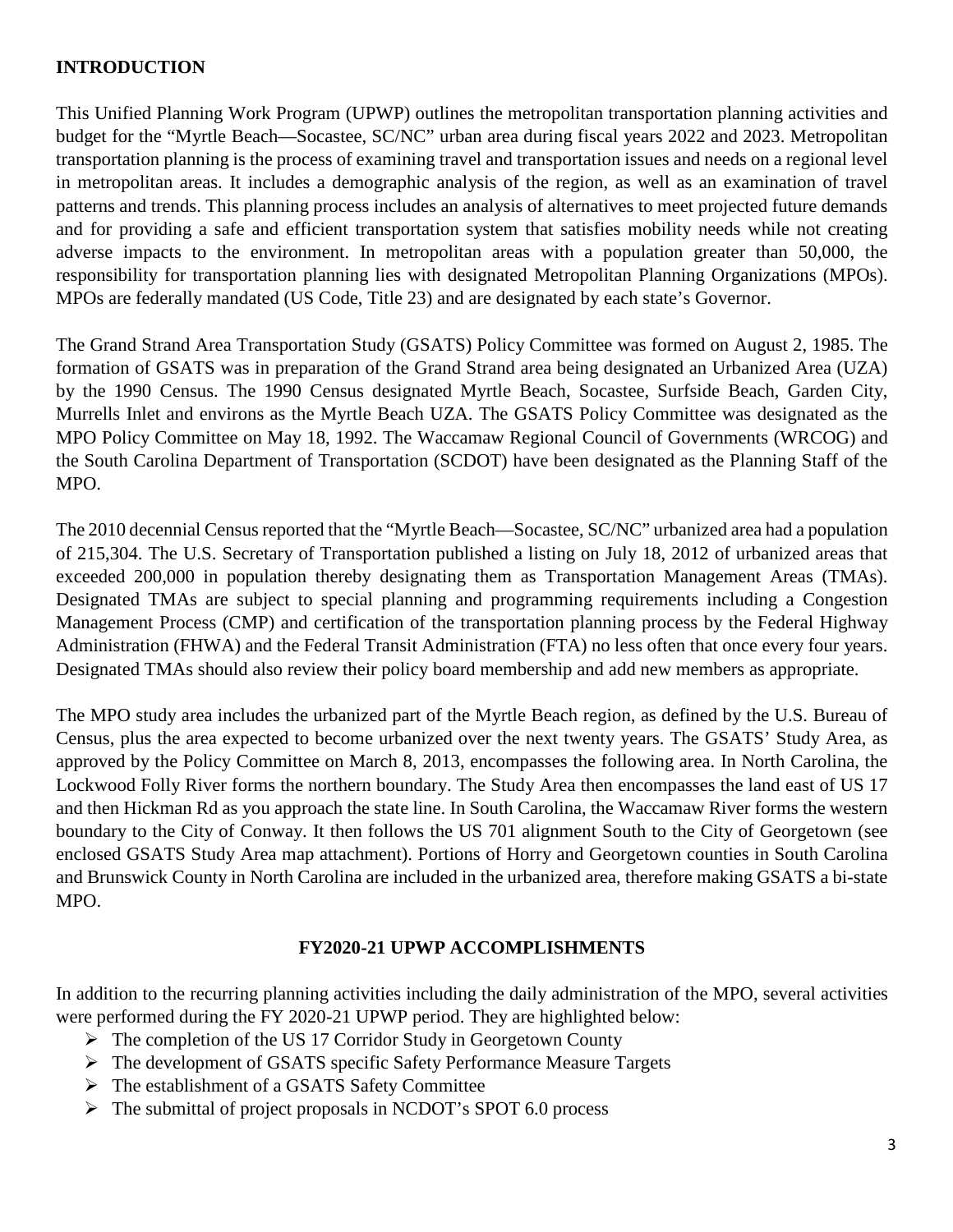$\triangleright$  The successful recertification as a Transportation Management Area (TMA).

#### **ORGANIZATION**

The GSATS Policy Committee was designated by the Governor(s) of South Carolina and North Carolina as the Metropolitan Planning Organization for the Myrtle Beach Urbanized Area. The Policy Committee is governed by its own bylaws. There are twenty-four voting members comprised of the following representatives:

| City of Myrtle Beach - Mayor and Council Member                    | (2)        |
|--------------------------------------------------------------------|------------|
| <b>City of North Myrtle Beach-Mayor</b>                            | (1)        |
| <b>Town of Surfside Beach-Mayor</b>                                | <b>(1)</b> |
| <b>City of Conway-Mayor</b>                                        | (1)        |
| <b>City of Georgetown-Mayor</b>                                    | (1)        |
| <b>Town of Atlantic Beach-Mayor</b>                                | (1)        |
| <b>Town of Briarcliffe Acres-Mayor</b>                             | (1)        |
| <b>Town of Pawleys Island-Mayor</b>                                | (1)        |
| <b>Horry County Council-</b> Chair and Council Member              | (2)        |
| <b>Georgetown County Council- Chair</b>                            | (1)        |
| <b>Horry County Legislative Delegation-</b> One Senator and        |            |
| Two House Members representing GSATS Area                          | (3)        |
| Georgetown County Legislative Delegation-Senator and House Member  |            |
| representing GSATS Area                                            | (2)        |
| S.C. Dept. of Transportation-District Commissioner and             |            |
| Secretary (or representative)                                      | (2)        |
| <b>Waccamaw Regional Transportation Authority/Coast RTA-</b> Chair | (1)        |
| <b>Brunswick County Board of Commissioners-</b> Member             | (1)        |
| N.C. Dept of Transportation- Board Member                          | (1)        |
| <b>GSATS- NC Transportation Advisory Committee- Two Members</b>    | (2)        |
|                                                                    |            |

The following serve as non-voting member representatives on the Policy Committee:

| <b>Horry County Planning Commission- Chair</b>                               | (1)      |
|------------------------------------------------------------------------------|----------|
| <b>Georgetown County Planning Commission-</b> Chair                          | $\bf(1)$ |
| <b>Waccamaw Regional Council of Governments-</b> Chair or Executive Director | (1)      |
| S.C. Dept. of Transportation- District Engineering Administrator             | (1)      |
| <b>Myrtle Beach International Airport- Director</b>                          | (1)      |
| <b>South Carolina State Ports Authority- Georgetown Director</b>             | $\bf(1)$ |

As a designated MPO, GSATS has the responsibility of discharging the planning provisions of the Federal Aid Highway Legislation (Title 23 USC) and the Fixing America's Surface Transportation Act (FAST Act), in the Grand Strand Area, to the Policy Committee, South Carolina Department of Transportation, and North Carolina Department of Transportation. The Policy Committee has three advisory committees: the Study Team, the North Carolina Transportation Advisory Committee (NCTAC), and the North Carolina Technical Coordinating Committee (NCTCC).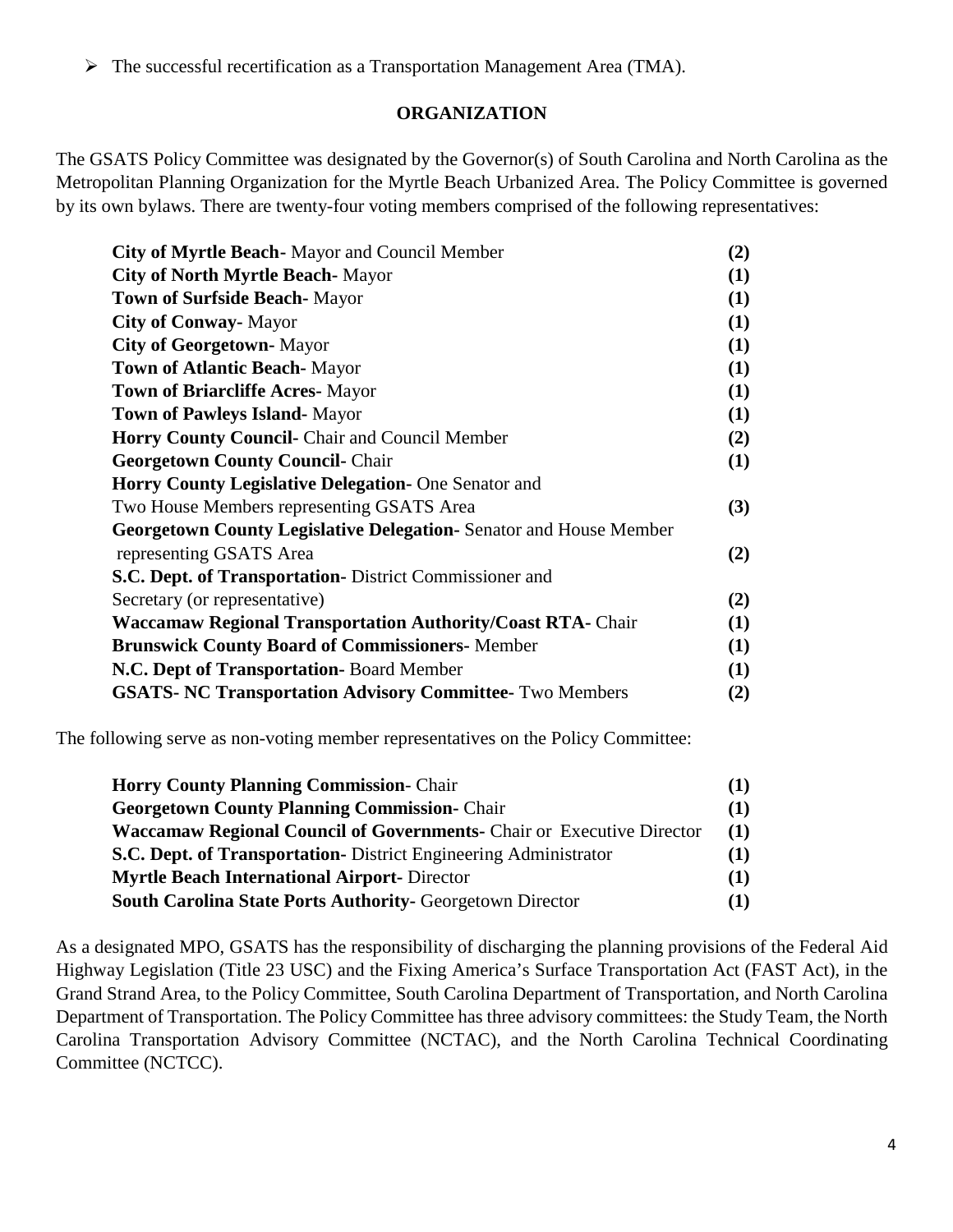The Study Team, whose function is to review, evaluate, and recommend ranking of proposed projects and policies in South Carolina to the Policy Committee consists of the following members:

**Horry County Planning Director Georgetown County Planning Director GSATS MPO Director, WRCOG District Engineer, FHWA Director of Planning and Environmental, SCDOT Program Manager, SCDOT District Traffic Engineer, SCDOT Planning Manager, SCDOT-OPT Myrtle Beach Planning Director North Myrtle Beach Director of Planning City of Georgetown Planning Director Conway Director of Planning Surfside Beach Town Administrator General Manager, Waccamaw Regional Transportation Authority**

The function of the NCTAC, is to approve project proposals and policies affecting the North Carolina portion of the Study Area. The NCTAC also reviews, evaluates and provides recommendations to the Policy Committee on proposals and policies affecting the entire MPO region. The NCTAC consists of the following members:

| <b>Brunswick County-Two County Commissioners</b>                          | (2) |
|---------------------------------------------------------------------------|-----|
| Calabash-Mayor                                                            | (1) |
| <b>Carolina Shores-Mayor</b>                                              | (1) |
| <b>Holden Beach-Mayor</b>                                                 | (1) |
| <b>Ocean Isle Beach-Mayor</b>                                             | (1) |
| <b>Shallotte-</b> Mayor and Town Alderman                                 | (2) |
| <b>Sunset Beach-Mayor</b>                                                 | (1) |
| Varnamtown-Mayor                                                          | (1) |
| <b>Brunswick Transit System-Board Chair</b>                               | (1) |
| <b>NCDOT</b> -Board of Transportation member as designated                |     |
| by the Secretary of Transportation                                        | (1) |
| <b>North Carolina House of Representatives</b> District 17 Representative |     |
| or if reapportioned, House Member representing largest geographic         |     |
| portion of the Study Area                                                 | (1) |
| <b>North Carolina Senate-</b> District 8 Senator or, if reapportioned,    |     |
| the Senator representing the largest geographic portion of the Study Area | (1) |

The NCTCC, whose function is to review, evaluate, and recommend ranking of proposed projects and policies in North Carolina to the NCTAC consists of the following members:

**Brunswick County Planning Director Calabash Town Administrator Carolina Shores Town Administrator Holden Beach Town Manager**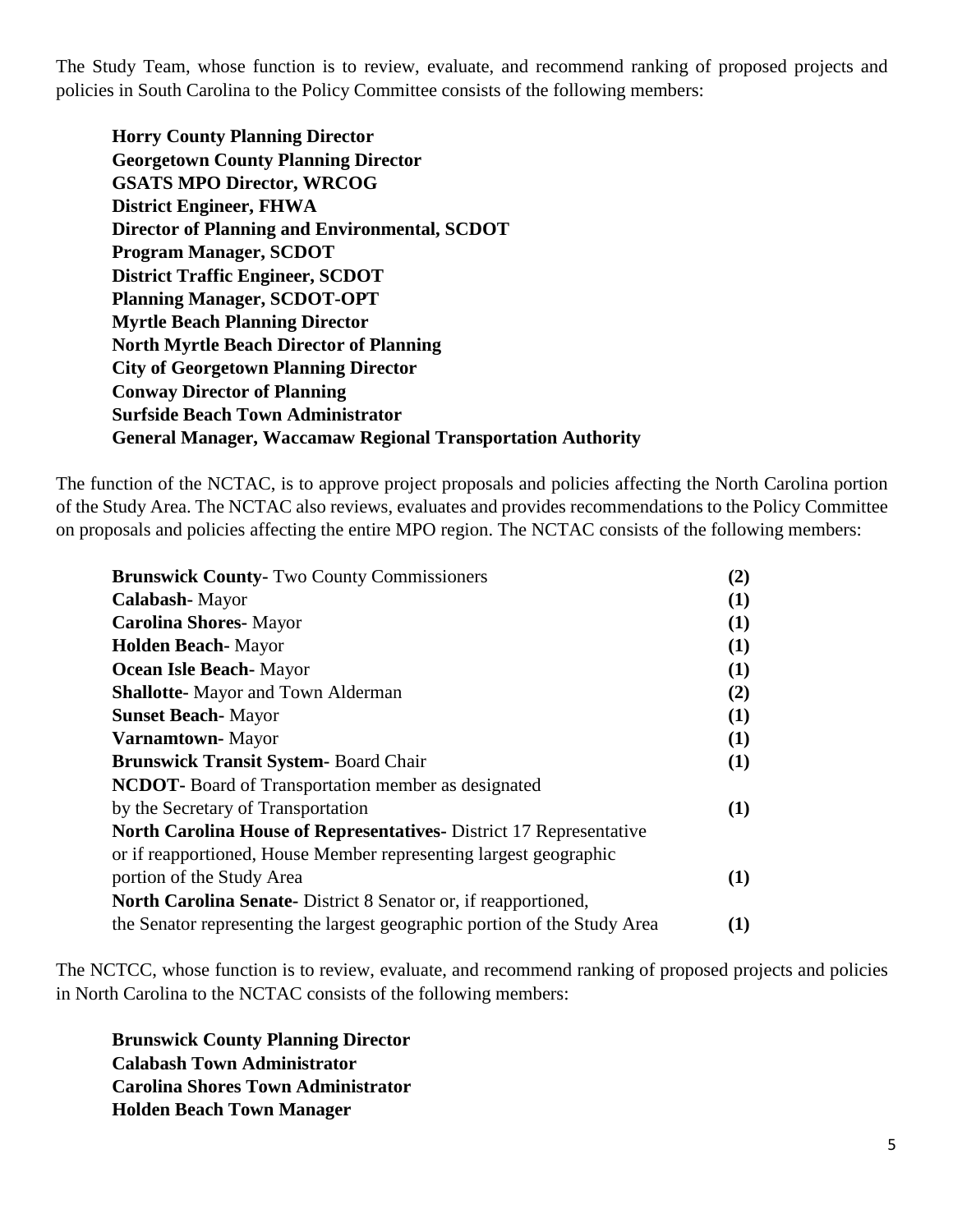**Ocean Isle Beach Planning Director Shallotte Planning Director Sunset Beach Town Administrator Varnamtown Planning Director Brunswick Transit System Executive Director Cape Fear COG Planning Director FHWA NC Transportation Planner- Planning and Program Development NCDOT Division 3 Engineer or their representative NCDOT Transportation Planning Division GSATS MPO Director**

#### **UNIFIED PLANNING WORK PROGRAM**

The Unified Planning Work Program describes the specific tasks that are scheduled to be performed in fiscal years 2022 and 2023 (July 1, 2021- June 30, 2023) for the GSATS MPO. There are five work task categories and the methodologies for each specific activity are outlined under each task category. The FHWA PL/FTA SC Allocation for FY2022-23 is \$414,034. The total Carryover funds from FY 2020 is in the amount of \$355,372. The total annual amount of FHWA- PL/FTA funding for activities in South Carolina budgeted in the FY 2022- 23 UPWP is \$769,406. South Carolina operates under a "consolidated planning grant" where PL and FTA 5303 funds are combined. The total annual amount of FHWA- PL funding for activities in North Carolina is \$130,000. As a designated recipient of FTA Funds, in FY22 GSATS is budgeting \$17,273 in NC 5303 funds, \$119,572 in 5307 funds (drawing down from FY17, FY18, and FY 19 allocations), and \$475,023 in 5310 funds. In FY 23, GSATS is budgeting \$44,117 (\$35,293 Federal, \$4,411 State, and \$4,413 Local) in NC 5303 funds (two-year apportionment), \$119,572 in 5307 funds, and \$344,252 in 5310 funds. A significant proportion of the 5310 funds will be pass through funds to eligible transit providers accounting for \$432,041 in FY 22 and \$309,827 in FY 23. GSATS is also receiving a total of \$124,000 in funding from the federal CARES Act which, will be allocated across both FY22 and FY23. GSATS will also be receiving \$59,733 in CRRSAA funds, of which \$53,760 will be awarded as pass-through funds to eligible transit sub-recipients. The FTA 5310, CARES Act, and CRRSSAA funds do not require a local match**. Table I- Proposed Funding Sources and Agency Participation** outlines each of the sources of funding and the budget for each of the task categories outlined in the UPWP.

On December 4, 2015, President Obama signed the Fixing America's Surface Transportation (FAST) Act (Pub. L No. 114-94) into law. This was the first federal law in over a decade to provide long-term funding certainty for surface transportation infrastructure planning and investment. The FAST Act continues all of the metropolitan planning requirements that were in effect under MAP-21.

**Support for intercity bus and commuter vanpools-** The FAST Act continues to require metropolitan transportation plans and transportation improvement programs (TIPs) to provide for facilities that enable an intermodal transportation system, including pedestrian and bicycle facilities. It adds to this list other facilities that support intercity transportation (including intercity buses, intercity bus facilities, and commuter vanpool providers). The FAST Act also requires that the metropolitan long-range transportation plan include the identification of public transportation facilities and intercity bus facilities.

**Selection of MPO officials-** The FAST Act clarifies that metropolitan planning organization (MPO) representation is selected by an MPO according to its bylaws/enabling statute. It also changes the selection criteria for MPO officials to-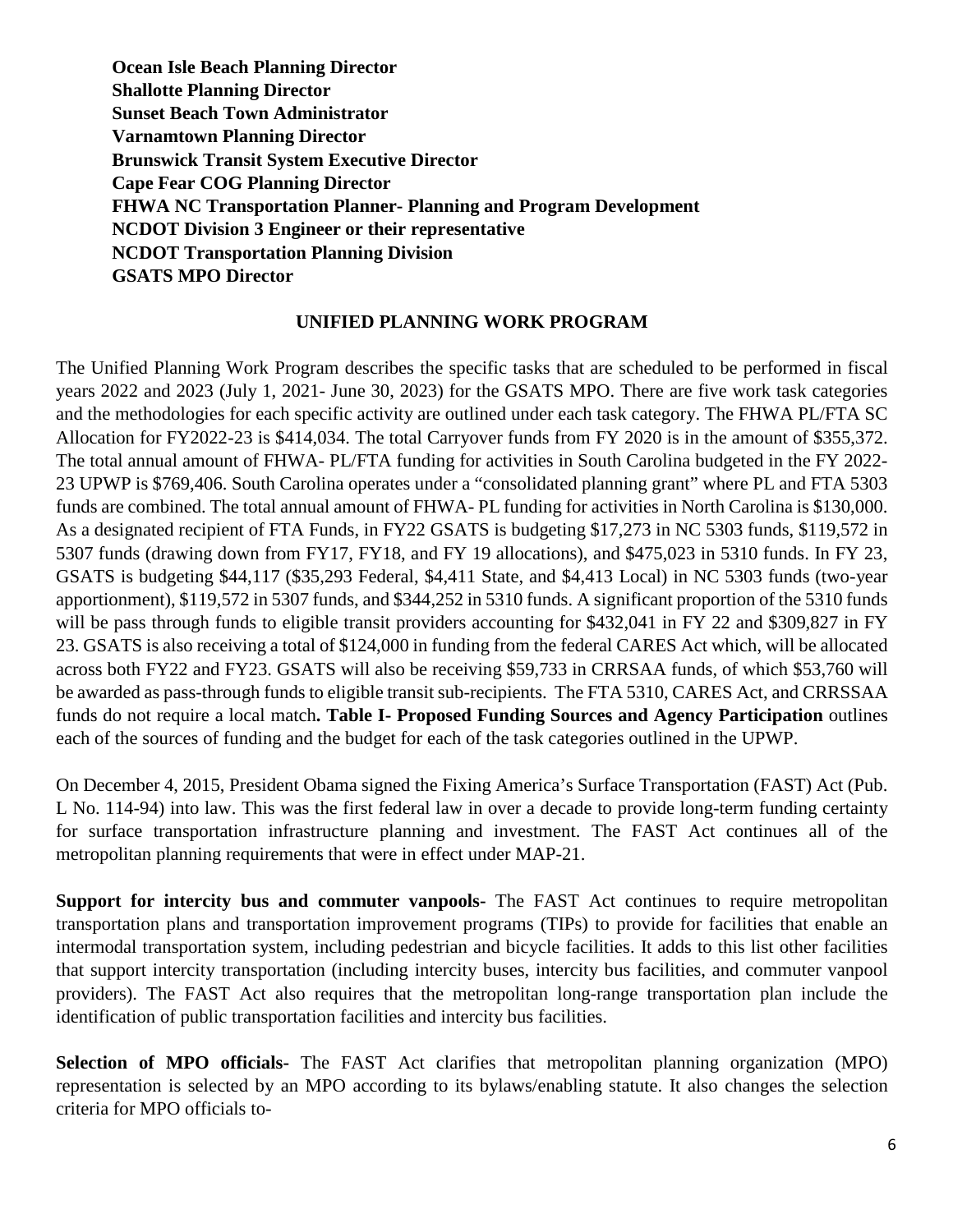- Grant a representative of a transit provider authority equal to that of other MPO officials; and
- Allow a representative of a transit provider to also represent a local community.

**Consultation with other planning officials-** The FAST Act continues to encourage MPOs to consult with officials responsible for other types of planning activities. It adds tourism and the reduction of risks from natural disasters to the list of planning activities.

**Scope of planning process-** The FAST Act expands the scope of consideration of the metropolitan planning process to include-

- Improving transportation system resiliency and reliability;
- Reducing (or mitigating) the stormwater impacts of surface transportation; and
- Enhancing travel and tourism.

**Capital investment and other strategies-** The FAST Act continues to require a metropolitan transportation plan to include strategies to meet current and projected transportation infrastructure needs.

**Resilience and environmental mitigation activities-** The FAST Act expands the focus on the resiliency of the transportation system as well as activities to reduce stormwater runoff from transportation infrastructure. In addition, it requires strategies to reduce the vulnerability of existing transportation infrastructure to natural disasters.

**Transportation and transit enhancement activities-** The FAST Act continues to require a metropolitan transportation plan to include transportation and transit enhancement activities. When proposing these activities, the plan must include-

- Consideration of the role that intercity buses may play in reducing congestion, pollution, and energy consumption in a cost-effective manner; and
- Strategies and investments that preserve and enhance intercity bus systems (including those that are privately owned and operated).

**Participation by interested parties in the planning process-** The FAST Act explicitly adds public ports and certain private providers of transportation, including intercity bus operators and employer-based commuting programs to the list of interested parties that an MPO must provide with a reasonable opportunity to comment on the transportation plan.

**Congestion management-** The FAST Act adds examples of travel demand reduction strategies for congestion management in a designated Transportation Management Area (TMA). While retaining the requirement for a congestion management process for MPOs that serve a TMA, the law also allows an MPO that serves a TMA to develop a congestion management plan (distinct from the congestion management process) that will be considered in the MPO's transportation improvement program. Any such plan must include regional goals for reducing peak hour vehicle miles traveled. Potential transportation improvements must identify existing services and programs that support access to jobs in the region, and must identify proposed projects and programs to reduce congestion and increase job access opportunities. The FAST Act specifies certain consultation requirements MPOs must use in developing the plan.

Below are key topics that were emphasized by FHWA in a letter issued in March 2015 under MAP-21. These topics continue to be priorities under the FAST Act: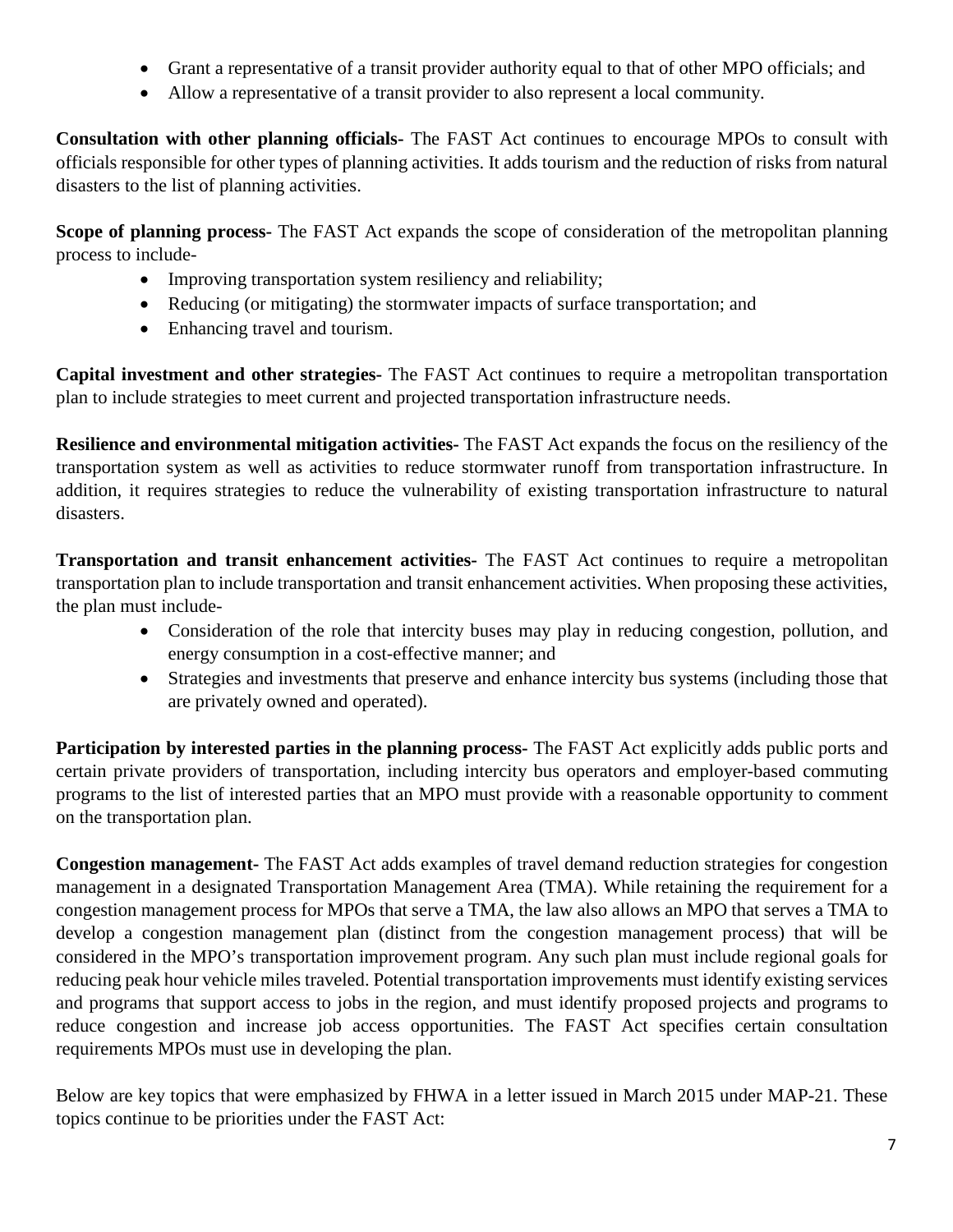**MAP-21 and FAST Act Implementation- Transition to Performance Based Planning:** State DOTs and MPOs were encouraged to further develop their performance management approach to transportation planning and programming, including using transportation performance measures, setting targets, reporting performance, and programming transportation investments directed towards the achievement of transportation system performance outcomes. During the FY20-21 UPWP period, GSATS supported the NCDOT and SCDOT statewide targets for Pavement Quality, Bridge Condition, and Travel Time Reliability. At the February 14, 2020 Policy Committee meeting, GSATS adopted its own safety performance targets for the 2016-2020 reporting period. GSATS also established a Safety Committee in 2019 to focus attention on meeting the MPO Safety Performance Targets. The COVID-19 pandemic severely altered normal travel behavior resulting in a sudden and unexpected decrease in regionwide Vehicle Miles Traveled (VMT). This aberration also impacted the fatal and serious injury performance measure baseline data. Therefore, GSATS elected to support the SC and NC statewide safety targets for the 2017-2021 reporting period.

**Regional Models of Cooperation- Ensure a Regional Approach to Transportation Planning by Promoting Cooperation and Coordination across Transit Agency, MPO, and State Boundaries:** To improve the effectiveness of transportation decision-making, State DOTs, MPOs, and providers of public transportation were encouraged to think beyond traditional borders and adopt a coordinated approach to transportation planning, including supporting common goals, capitalizing on opportunities related to project delivery, congestion management, safety, freight, livability, and commerce across boundaries.

**Ladders of Opportunity-Access to Essential Services:** State DOTs, MPOs, and providers of public transportation are encouraged to identify gaps in accessing essential services, including employment, health care, schools/education, and recreation.

Planning activities are listed in the following work task categories: Program Oversight, Short Range Planning, Special Area Projects/ Studies, Plan Development, and Program Development. The FHWA planning emphasis areas were given priority in the evaluation of candidate planning objectives in the GSATS UPWP.

### **PUBLIC PARTICIPATION REQUIREMENTS**

As one of the core planning documents that GSATS is responsible for maintaining, every effort is made to make the document accessible to the public. As subsequent versions of the UPWP are developed or an amendment to an existing UPWP is pending, GSATS follows all public notification requirements. These public notification procedures are outlined in the GSATS Public Participation Plan and are summarized below:

**UPWP Adoption:** A new UPWP is developed every two years to outline anticipated planning activities and corresponding funding needs over that timeframe. Prior to adoption by the Policy Committee, a public notice with a 30-day public comment period is placed on the GSATS website. The draft UPWP document is available on the GSATS website. A physical copy of the draft document is made available at the WRCOG office- 1230 Highmarket St. Georgetown, SC 29440.

**UPWP Amendment/Modification:** On occasion, new planning activity opportunities may occur that were not foreseen at the time of adoption of this UPWP. When those situations arise, it may require an amendment or modification to the UPWP. Prior to the approval of an amendment by the Policy Committee, a public notice with a 15-day public comment period is placed on the GSATS website. The proposed amendment is available on the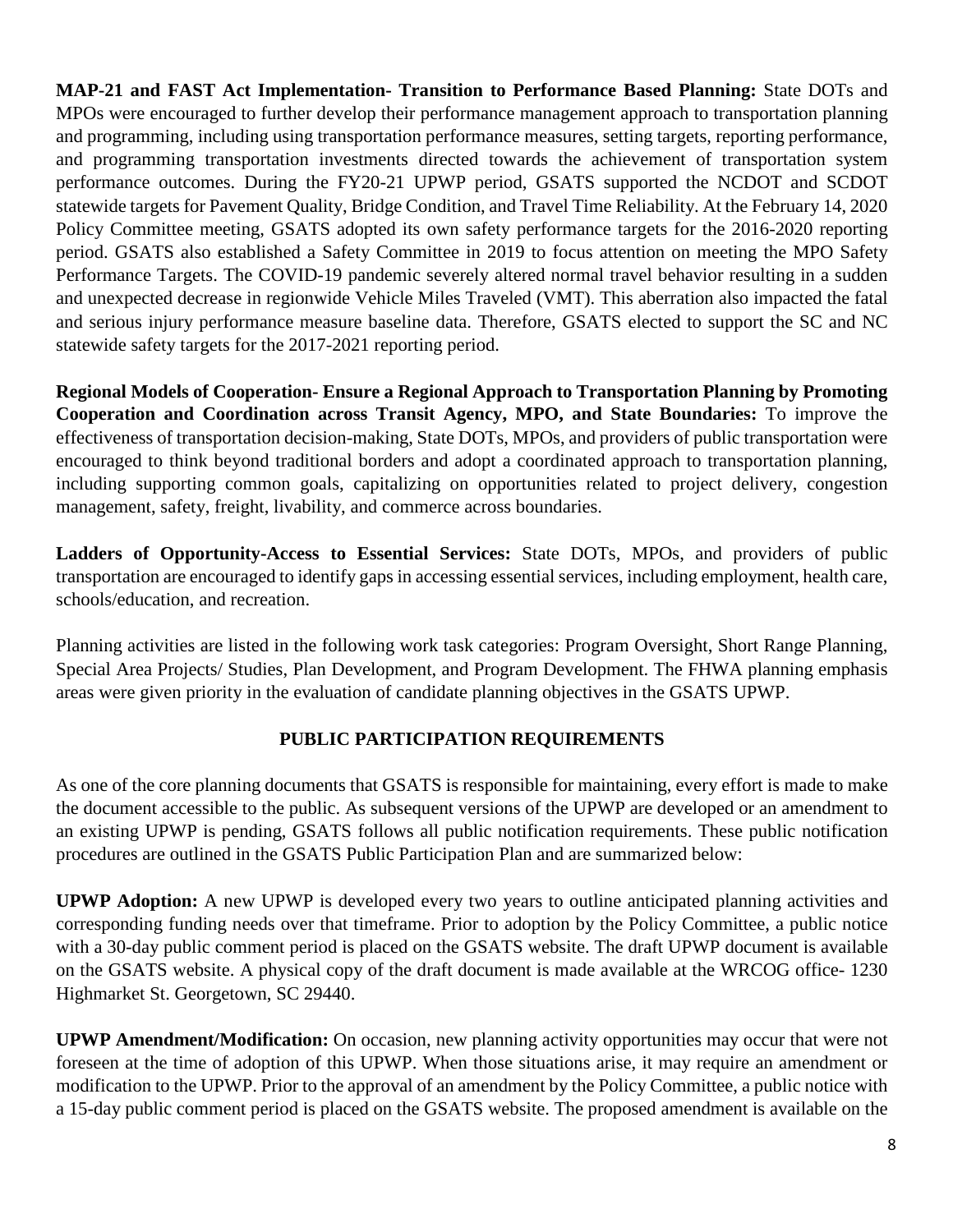GSATS website. A physical copy of the revised document is made available at the WRCOG office- 1230 Highmarket St. Georgetown, SC 29440.

The Public Participation Plan can be accessed on the GSATS website at: [www.gsats.org](http://www.gsats.org/)

### **FUNDING & SCHEDULING**

The funding, by activity and source, for the transportation program of GSATS and agency participation (WRCOG, DOT, or Qualified Consultant) in each work task category can be found in Table I- Proposed Funding Sources and Agency Participation. Note that the budget and projected work product delivery for each activity is illustrative until approved. Individual tasks and their estimated time of completion and tracking schedules can be found in Table II-2022 and 2023 UPWP FAST Act Task Matrix. Milestones and benchmarks for activities with firm timelines are included in Table III- 2022 and 2023 UPWP Schedule of Milestones and Deliverables. Other tasks and routine activities are expected and will be continuous; however, because specific deadlines may not be reasonably anticipated they are not included in Table III.

| <b>Program Oversight</b> |                                       |                                            |                                                    |                                              |                                            |  |  |
|--------------------------|---------------------------------------|--------------------------------------------|----------------------------------------------------|----------------------------------------------|--------------------------------------------|--|--|
| Task ID#:                |                                       |                                            | July 1, 2021 - June 30, 2023                       |                                              |                                            |  |  |
| <b>Staffing:</b>         | SCDOT<br><b>NCDOT</b><br><b>WRCOG</b> | SCDOT-OPT<br>NCDOT-PTD<br><b>Coast RTA</b> | <b>Functional Agency</b><br><b>Responsibility:</b> | <b>SCDOT</b><br><b>NCDOT</b><br><b>WRCOG</b> | SCDOT-OPT<br>NCDOT-PTD<br><b>Coast RTA</b> |  |  |

### **Objective:**

The objective of this element is to administer the transportation planning program in the GSATS metropolitan planning area. Administration of the program generally includes: coordinating activities of the Policy Committee, Study Team, NCTAC and NCTCC; developing reports; and providing information to local governments and the public. Other administrative activities include the preparation of narrative and expenditure reports, financial accountability/annual audit, record keeping, billing, training, and other related activities. Staff updates the GSATS and WRCOG web pages as well as continues GSATS' branding efforts.

# **Milestones:**

**IA. General Administration:** Staff will provide assistance to the GSATS' Policy Committee, Study Team, NCTAC, and NCTAC. Staff will convene committee meetings and maintain all pertinent records. Members of the staff will attend training sessions and seminars on urban transportation and transit planning in order to keep abreast of changing regulations, new programs, and the advancement of transportation technologies. Potential training events include NCDOT and SCDOT sponsored trainings, National Transportation Institute classes, FHWA and FTA workshops, state and national American Planning Association conferences, etc. Staff will retain membership in the Association of Metropolitan Planning Organizations, American Planning Association, Institute of Traffic Engineers, and other transportation planning organizations.

**IB. Governmental/ Public Relations:** An effort will be made to give officials and the general public a greater understanding and appreciation of the transportation planning process. Copies of written correspondence concerning GSATS with citizens, local governments, news media, developers, and other agencies will be maintained to provide a record of the year's activities.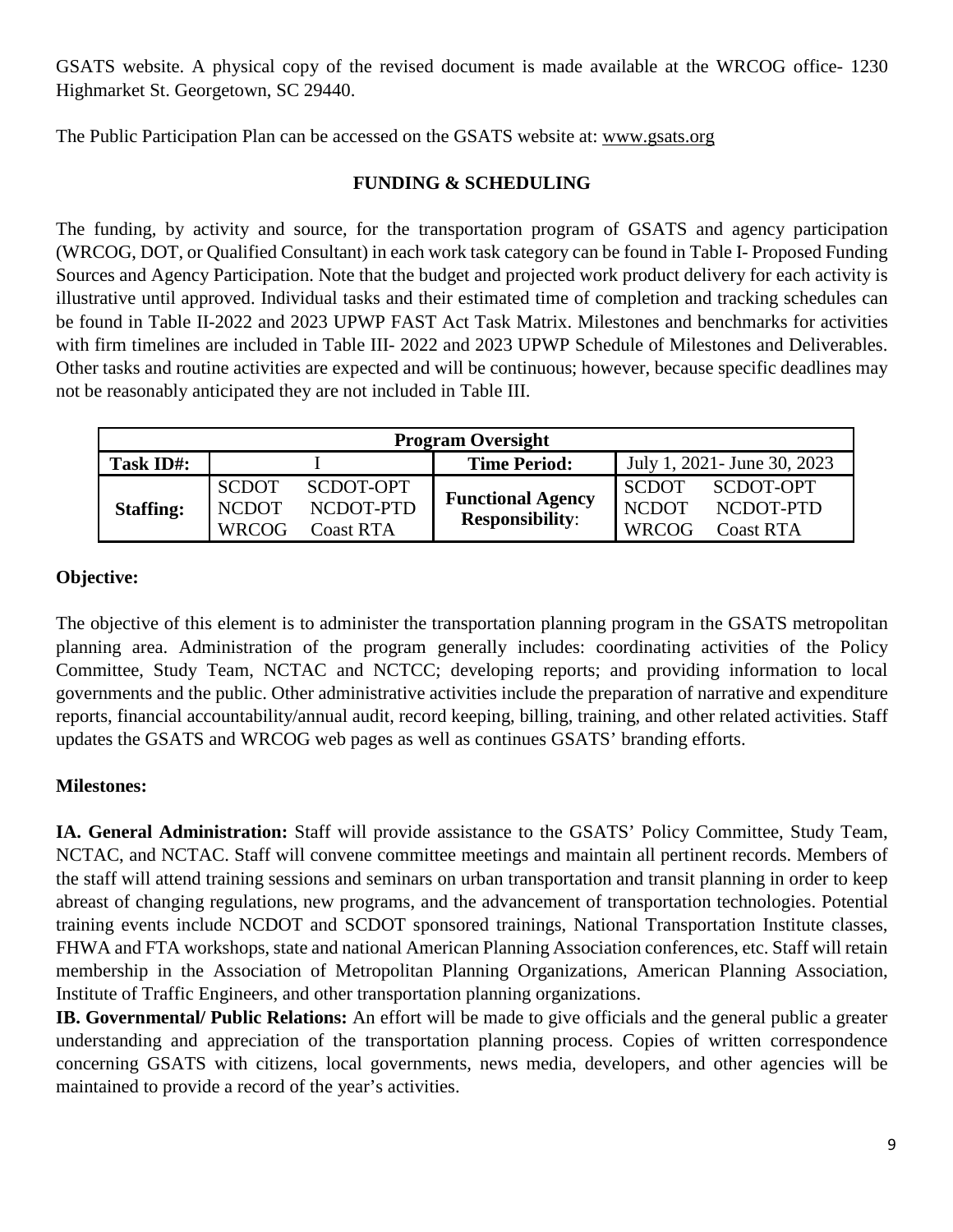**IC. Public Participation Process:** All requirements pertaining to each activity specified in the PPP will be met. New public outreach strategies will be evaluated continuously. A particular focus will be to enhance the agency's capacity in conducting public meetings virtually.

**ID. UPWP Maintenance and Development:** Financial accountability will be maintained through an annual audit of records and internal controls. An amendment will be pursued for any new activities that are pursued following the adoption of the UPWP.

**IE. TMA Certification Review:** As an MPO with a population over 200,000, GSATS is designated as a Transportation Management Area (TMA) by FHWA and FTA. GSATS must undertake a certification review process every four years to ensure that GSATS is carrying out the metropolitan planning process in adherence with federal statutes and regulations. The most recent TMA certification occurred in October 2020, resulting in a successful recertification of GSATS. Staff will continue activities and practices noted as commendable during the TMA certification process. Staff will also follow the recommendations noted during the TMA certification process and address the two corrective actions in a timely fashion.

**IF. TMA Triennial Review:** As an FTA grant recipient, GSATS is required to undergo a Triennial Review process, which is intended to examine grantee performance and adherence to current FTA requirements and policies. GSATS will be going through the Triennial Review process for the first time during the FY2022-23 UPWP period. The Triennial Review is currently scheduled for June 16-17, 2021.

## **Deliverables:**

IA. Produce, maintain, and publish required documents including minutes, meeting summaries, public comments, resolutions, agreements, audits, and other records. Update [www.gsats.org](http://www.gsats.org/) and [www.wrcog.org](http://www.wrcog.org/) accordingly.

**IA.** Ensure staff equipment and training resource needs are met. Equipment needs include a computer to assist with the land use data collection process during the 2045 Metropolitan Transportation Plan update. An additional traffic camera would increase staff's ability to perform traffic counts during the TIP project evaluation process and meet other local study needs.

**IA.** Produce quarterly/ annual financial and programmatic reports.

**IB.** Maintain files for active and recently completed projects. Keep records of correspondence with elected officials, news media, and the general public.

**IC.** Review and update the Public Participation Plan and ensure compliance with of all Title VI requirements.

**ID.** The FY2022-23 UPWP will be actively reviewed and maintained. The FY2024-25 UPWP will be developed and prepared for submittal.

| <b>Task ID I: Program Oversight Financial Responsibility</b> |               |           |              |          |           |              |          |              |
|--------------------------------------------------------------|---------------|-----------|--------------|----------|-----------|--------------|----------|--------------|
|                                                              |               | 2022      |              |          | 2023      |              |          |              |
|                                                              |               | Federal   | <b>State</b> | Local    | Federal   | <b>State</b> | Local    | <b>Total</b> |
|                                                              | <b>FHWAPL</b> | \$153,881 |              | \$38,470 | \$153,882 |              | \$38,471 | \$384,704    |
| <b>SC</b>                                                    | $&$ FTA       |           |              | $(20\%)$ |           |              | $(20\%)$ |              |
|                                                              | 5303          |           |              |          |           |              |          |              |
| <b>NC</b>                                                    | <b>FHWAPL</b> | \$52,000  |              | \$13,000 | \$52,000  |              | \$13,000 | \$130,000    |
|                                                              |               |           |              | $(20\%)$ |           |              | (20%)    |              |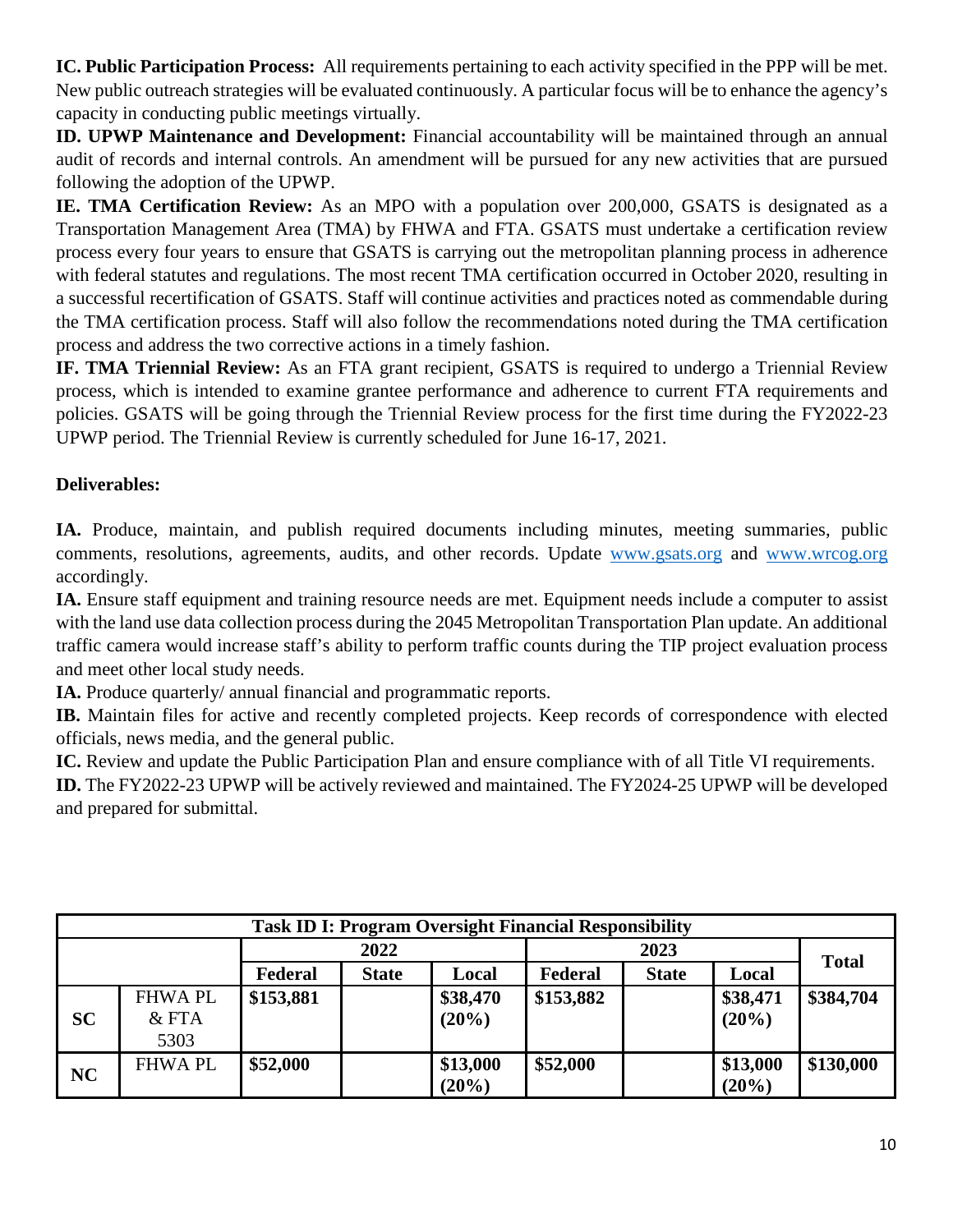|                                                                                                                                                                                                           | FTA 5303      | \$4,318<br>$(80\%)$ | \$539<br>$(10\%)$ | \$541<br>$(10\%)$   | \$26,470<br>$(80\%)$ | \$3,308<br>$(10\%)$ | \$3,310<br>$(10\%)$ | \$38,486  |
|-----------------------------------------------------------------------------------------------------------------------------------------------------------------------------------------------------------|---------------|---------------------|-------------------|---------------------|----------------------|---------------------|---------------------|-----------|
|                                                                                                                                                                                                           | FTA 5307      | \$11,957            |                   | \$2,989<br>$(20\%)$ | \$11,957             |                     | \$2,989<br>$(20\%)$ | \$29,892  |
| <b>FTA</b>                                                                                                                                                                                                | FTA 5310      | \$42,982            | N/A               | N/A                 | \$34,425             | N/A                 | N/A                 | \$77,407  |
|                                                                                                                                                                                                           | <b>FTA</b>    | \$5,973             | N/A               | N/A                 | \$0                  | N/A                 | N/A                 | \$5,973   |
|                                                                                                                                                                                                           | <b>CRRSAA</b> |                     |                   |                     |                      |                     |                     |           |
|                                                                                                                                                                                                           | <b>Total:</b> | \$271,111           | \$539             | \$55,000            | \$278,734            | \$3,308             | \$57,770            | \$666,462 |
| Note: Totals are shown rounded to whole dollars. 2023 budget and<br>projected work product delivery is illustrative until approved.<br>The FTA 5310 and FTA CRRSAA funds do not require a local<br>match. |               |                     |                   |                     |                      |                     |                     |           |

| <b>Short Range Planning</b> |                                                                            |                                                    |                                                                            |  |  |  |
|-----------------------------|----------------------------------------------------------------------------|----------------------------------------------------|----------------------------------------------------------------------------|--|--|--|
| Task ID#:                   |                                                                            | <b>Time Period:</b>                                | July 1, 2021 - June 30, 2023                                               |  |  |  |
| <b>Staffing:</b>            | <b>WRCOG</b><br><b>Qualified Consultant</b><br><b>Member Jurisdictions</b> | <b>Functional Agency</b><br><b>Responsibility:</b> | <b>WRCOG</b><br><b>Qualified Consultant</b><br><b>Member Jurisdictions</b> |  |  |  |

### **Objective:**

The objective of this element is to maintain the land use database and road network data for the GSATS travel demand model. The land use data is also utilized by local jurisdictions in their comprehensive plan updates and other planning studies. The GSATS 2045 Metropolitan Transportation Plan (MTP) is scheduled for adoption in November 2022. Staff will be updating the regional land use database as an initial step in the MTP update process. Consultant services to update the Travel Demand Model will be pursued. GIS and TransCAD training will also be pursued in order to increase staff capacity. Consultant services to provide technical assistance in how to utilize and maintain the Travel Demand Model may be procured.

### **Milestones:**

**IIA. Land Use Data:** A comprehensive review of existing land uses across the MPO region will be conducted as a preliminary step in the 2045 Metropolitan Transportation Plan update. The land use data collected is utilized to update the regional travel demand model. Data collected will be maintained in Arc GIS and TransCAD formats. Annual maintenance fees for modeling and GIS software will be paid.

**IIB. Geographic Information Systems:** Staff will coordinate with a working group of local GIS staff to prepare best practices for collecting land use data sets from jurisdictions within the study area. Staff will be provided GIS and TransCAD training to keep current with available programming tools and methodologies.

#### **Deliverables:**

**IIA.** Update the GSATS Study Area land use database used in the regional travel demand model and the updates of the 2045 Metropolitan Transportation Plan scheduled for adoption in the fall of 2022. **Note: Staff will be conducting the raw land use data. One or more consultants will be procured to update the travel demand**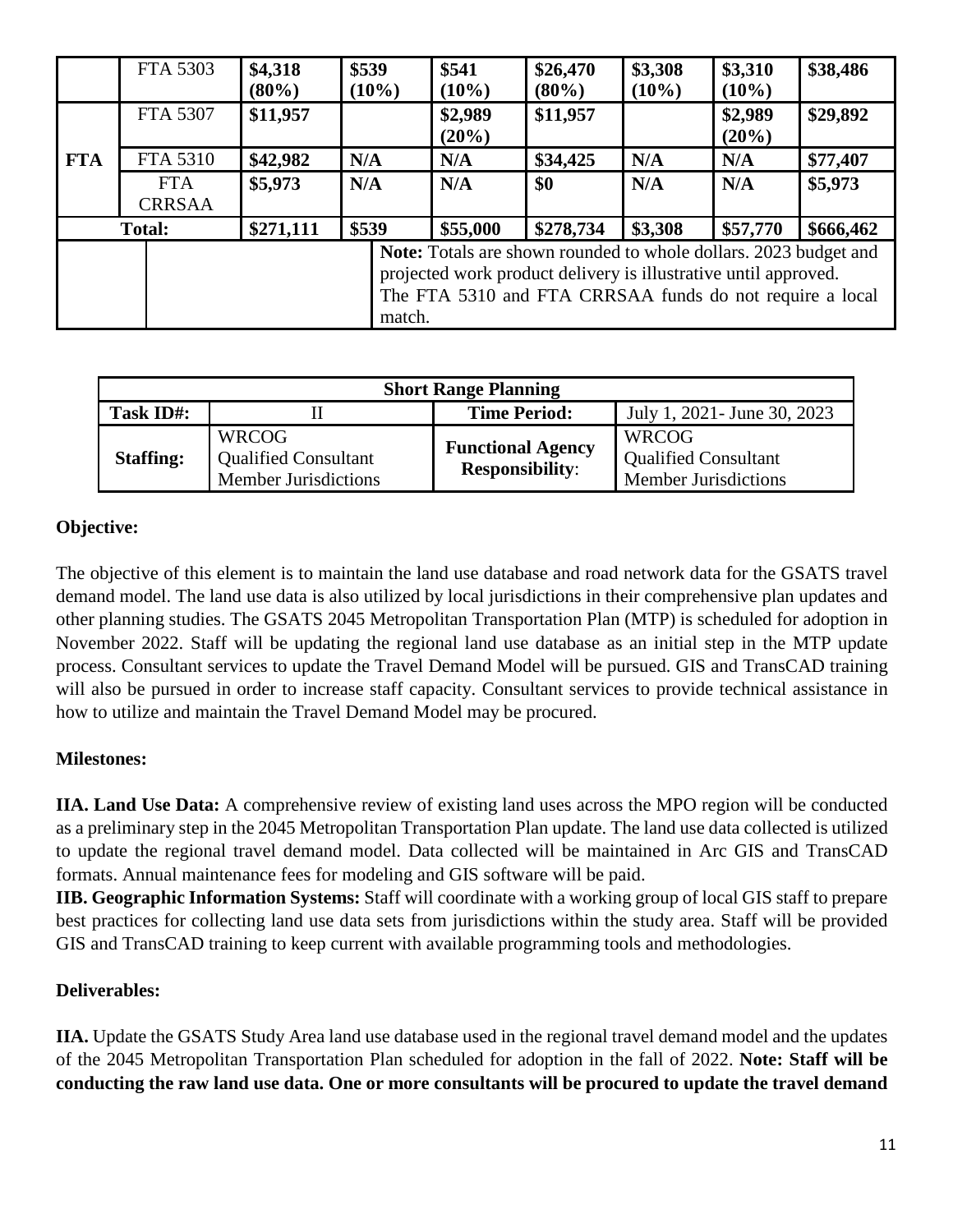**model and the 2045 Metropolitan Transportation Plan. A consultant will be retained after the adoption of the MTP to assist with maintaining the travel demand model on an as needed basis.**

| <b>Task ID II: Short Range Planning Financial Responsibility</b>             |                                                                                                                                     |           |           |           |           |              |  |
|------------------------------------------------------------------------------|-------------------------------------------------------------------------------------------------------------------------------------|-----------|-----------|-----------|-----------|--------------|--|
|                                                                              |                                                                                                                                     |           | 2022      |           | 2023      |              |  |
|                                                                              |                                                                                                                                     | Federal   | 20% Local | Federal   | 20% Local | <b>Total</b> |  |
| <b>SC</b>                                                                    | <b>FHWA PL &amp; FTA 5303</b>                                                                                                       | \$192,351 | \$48,088  | \$115,411 | \$28,853  | \$384,703    |  |
| NC                                                                           | <b>FHWAPL</b>                                                                                                                       | \$0       | \$0       | \$0       | \$0       | \$0          |  |
|                                                                              | FTA 5303                                                                                                                            | \$0       | \$0       | \$0       | \$0       | \$0          |  |
|                                                                              | FTA 5307                                                                                                                            | \$5,979   | \$1,495   | \$5,979   | \$1,495   | \$14,948     |  |
| <b>FTA</b>                                                                   | FTA 5310                                                                                                                            | \$0       | N/A       | \$0       | N/A       | \$0          |  |
| \$198,330<br>\$49,583<br>\$30,348<br>\$399,651<br>\$121,390<br><b>Total:</b> |                                                                                                                                     |           |           |           |           |              |  |
|                                                                              | Note: Totals are shown rounded to whole dollars. 2023 budget and projected work product delivery is<br>illustrative until approved. |           |           |           |           |              |  |

| <b>Special Area Projects/ Studies</b> |                                                                                                                               |                                                    |                                                                                                                        |  |  |  |  |  |
|---------------------------------------|-------------------------------------------------------------------------------------------------------------------------------|----------------------------------------------------|------------------------------------------------------------------------------------------------------------------------|--|--|--|--|--|
| Task ID#:                             | Ш                                                                                                                             | <b>Time Period:</b>                                | July 1, 2021 - June 30, 2023                                                                                           |  |  |  |  |  |
| <b>Staffing:</b>                      | SCDOT-OPT<br><b>SCDOT</b><br>NCDOT NCDOT-PTD<br>WRCOG Coast RTA<br><b>Qualified Consultant</b><br><b>Member Jurisdictions</b> | <b>Functional Agency</b><br><b>Responsibility:</b> | SCDOT<br>SCDOT-OPT<br>NCDOT NCDOT-PTD<br>WRCOG Coast RTA<br><b>Qualified Consultant</b><br><b>Member Jurisdictions</b> |  |  |  |  |  |

### **Objective:**

The objective of this element is to provide assistance to local governments on specific transportation problems within the region, to continue to advocate for access management standards, and work with members of the Study Team or NCTCC who are interested in developing transportation improvements. GSATS will serve as the Designated Recipient for Federal Transit Administration funds. Staff will continue to work with Coast RTA on planning related activities such as the update of the Transit Development Plan, the Multimodal Center Feasibility Study, and a system farebox study. Staff will continue to work on small area transportation studies developed in the region, such as the Georgetown County US 17 Corridor Study, which was completed during the FY20-21 UPWP period and the SC 90 Corridor Study for Horry County. To ensure federal funding eligibility, any applicable completed transportation study will be presented to the Policy committee for inclusion in the GSATS Metropolitan Transportation Plan. Staff will assist local jurisdictions in meeting their Comprehensive Planning requirements with a specific focus on the Land Use and Transportation elements. Staff will continue work with the Safety Committee, which was established during the FY20-21 UPWP period. **Milestones:** 

**III A. Local Technical Planning Assistance:** Staff will provide assistance to local governments on transportation projects upon request. These studies may be for local or regional projects. Staff will work with all parties and manage studies when requested. Upgrade staff resources by purchasing a new traffic camera and computer equipment to increase technical assistance capabilities.

**III B. Transit Planning Assistance:** Serve as the Designated Recipient for federal transit fund. Support regional transit providers with special studies and initiatives.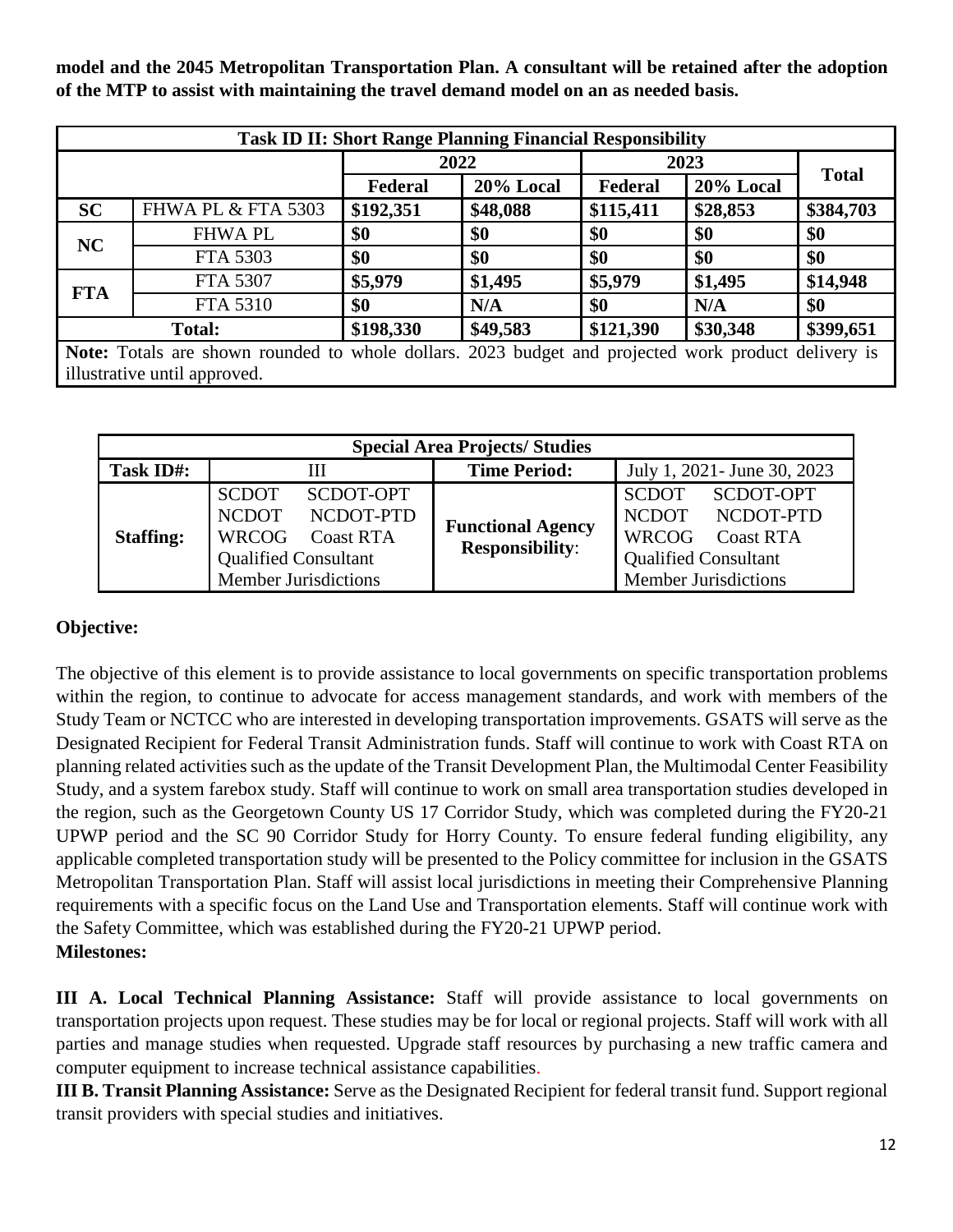**III C. Economic Development:** Continue to oversee the Economic Outlook Board. Support other regional economic development activities.

**III D. Human Service Coordination:** Staff will evaluate FTA funding applications for consistency with the Coordinated Service Plan. Evaluate the need to update the current Human Services Coordination plan.

**III E. Transportation Safety:** Continue to oversee the GSATS Safety Committee. Maintain annual safety data and work with SCDOT, NCDOT, and other members of the Safety Committee to identify potential transportation improvement projects to mitigate safety concerns at targeted locations and corridors.

**III F. Air Quality:** Continue to oversee the Waccamaw Region Air Quality Coalition. Coordinate with SC Department of Health and Environmental Control on the dissemination of air quality data reports and information regarding other grant/community programs to coalition stakeholders.

**III G. Environmental Planning/Permitting:** Participate in the environmental planning and permitting activities for regionally significant transportation projects.

# **Deliverables:**

**III A.** Regular attendance at training opportunities, including specialized training on unmanned aerial vehicle (drone) and TransCAD modelling.

**III A.** Perform traffic counts for local jurisdictions as requested. Purchase an additional traffic camera to increase resource capabilities.

**III A.** Assist Brunswick County with the development of the Holden Beach Causeway Corridor Study. The study will analyze existing conditions along the corridor including peak season traffic volumes, crash history, pedestrian access, and parking availability. The study will provide future design alternatives to improve the overall safety and functionality of the corridor. **Note: A consultant will be procured for this study.** 

**III A.** Assist Sunset Beach with a Corridor Study. The study will analyze existing conditions along the NC904 corridor including peak season traffic volumes, crash history and overall functionality. The study will provide future design alternatives to improve the overall safety and functionality of the corridor. **Note: A consultant will be procured for this study.**

**III A.** Assist the Town of Shallotte with a Collector Street Plan. The plan will analyze the existing network for issues of connectivity and recommend potential extensions. The plan will provide future design alternatives to improve the overall safety and functionality of the street network. **Note: A consultant will be procured for this study.**

**III B.** Serve as the Designated Recipient of federal transit funds.

**III B**. Support Coast RTA in the initiation of the transit system fare box study. The study will explore fare collection options and assess current fare rates to ensure long-term system viability. **Note: A consultant will be procured for this study during this UPWP period.** 

**III B.** Support Coast RTA with funding a long-range transit system needs assessment. The study will examine ridership on current routes and explore viability of new fixed routes to expand services in the region. Long-term facility and vehicle fleets needs will also be analyzed. **Note: A consultant will be procured for this study during this UPWP period.** 

**III C.** Update the Comprehensive Economic Development Strategy. Facilitate meetings with the Economic Outlook Board.

**III D.** Review Human Services Coordination Plan and determine if an update is needed.

**III E.** Facilitate regular meetings of the Safety Committee. Coordinate with the SCDOT Safety Office to maintain annual fatal crash data for review by the Safety Committee and to assist with the evaluation or FAST Act Safety Performance Measures. Conduct site visits and collect aerial imagery via drone at locations identified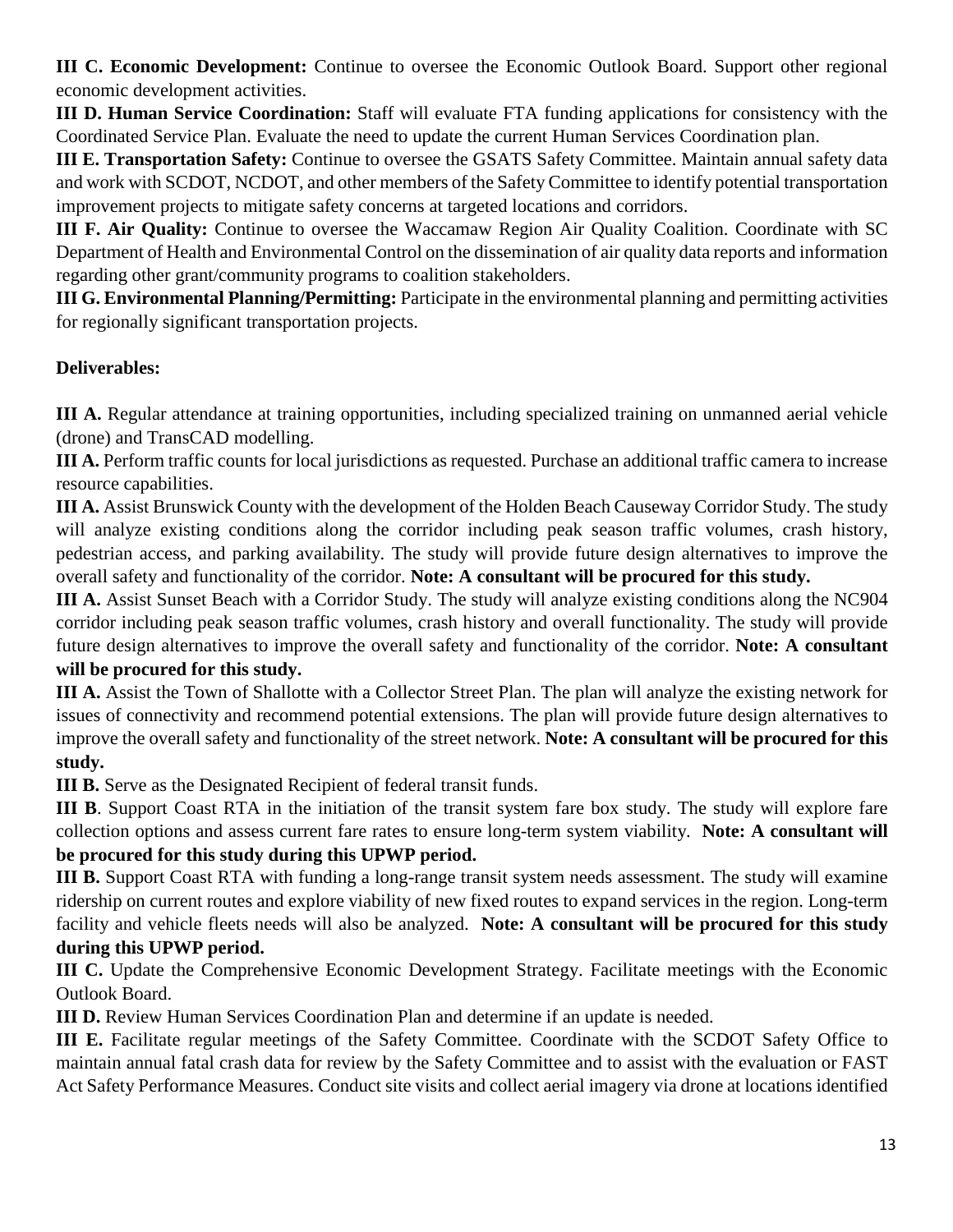as having a safety issue. Participate in SCDOT led Road Safety Audit studies that are conducted in the GSATS region.

**III F.** Facilitate regular meetings of the Waccamaw Air Quality Coalition.

**III G.** NCDOT/SCDOT Carolina Bays Parkway Merger Process: Staff will continue to participate in the project's environmental impact study development and public outreach process.

**III G.** Staff will continue to update the Study Team, NCTCC, NCTAC, and the Policy Committee on updates regarding the Carolina Bays Extension project. Staff will coordinate with SCDOT, NCDOT, and the project consultant on public outreach efforts and responses to citizen inquiries.

| <b>Task ID III: Special Area Studies Financial Responsibility</b> |                                  |           |          |           |           |              |  |
|-------------------------------------------------------------------|----------------------------------|-----------|----------|-----------|-----------|--------------|--|
|                                                                   |                                  |           | 2022     |           | 2023      |              |  |
|                                                                   |                                  | Federal   | Local    | Federal   | Local     | <b>Total</b> |  |
| <b>SC</b>                                                         | <b>FHWA PL &amp; FTA</b><br>5303 | \$76,942  | \$19,236 | \$192,351 | \$48,088  | \$336,617    |  |
|                                                                   | <b>FHWAPL</b>                    | \$0       | \$0      | \$0       | \$0       | \$0          |  |
| <b>NC</b>                                                         | FTA 5303                         | \$0       | \$0      | \$0       | \$0       | \$0          |  |
|                                                                   | STBG-DA*                         |           |          | \$32,000  | \$8,000   | \$40,000     |  |
| <b>NC</b>                                                         | STBG-DA#                         |           |          | \$105,000 | \$45,000  | \$150,000    |  |
| <b>NC</b>                                                         | STGB-DA@                         |           |          | \$75,000  | \$25,000  | \$100,000    |  |
|                                                                   | FTA 5307                         | \$59,786  | \$14,947 | \$59,786  | \$14,947  | \$149,466    |  |
| <b>FTA</b>                                                        | FTA 5310                         | \$0       | N/A      | \$0       | N/A       | \$0          |  |
|                                                                   | <b>FTA CARES</b>                 | \$31,000  | N/A      | \$31,000  | N/A       | \$62,000     |  |
|                                                                   | <b>Total:</b>                    | \$199,728 | \$42,183 | \$495,137 | \$141,035 | \$798,123    |  |

**Note:** Totals are shown rounded to whole dollars. 2023 budget and projected work product delivery is illustrative until approved.

The FTA CARES Act funds does not require a local match.

**\***Holden Beach Causeway Corridor Study (20% Local Match)

# Shallotte Collector Street Plan (30% Local Match)

@ NC904 Corridor Study (25%Local Match)

| <b>Plan Development</b> |                                                                             |                                            |                                                    |                                              |                                            |  |  |
|-------------------------|-----------------------------------------------------------------------------|--------------------------------------------|----------------------------------------------------|----------------------------------------------|--------------------------------------------|--|--|
| Task ID#:               |                                                                             |                                            | <b>Time Period:</b>                                | July 1, 2021 - June 30, 2023                 |                                            |  |  |
| <b>Staffing:</b>        | <b>SCDOT</b><br><b>NCDOT</b><br><b>WRCOG</b><br><b>Qualified Consultant</b> | SCDOT-OPT<br>NCDOT-PTD<br><b>Coast RTA</b> | <b>Functional Agency</b><br><b>Responsibility:</b> | <b>SCDOT</b><br><b>NCDOT</b><br><b>WRCOG</b> | SCDOT-OPT<br>NCDOT-PTD<br><b>Coast RTA</b> |  |  |

#### **Objective:**

The objective of this element is to prepare the 2045 GSATS MTP for adoption in the fall of 2022. A review and update of the Congestion Management Process document is also scheduled during this UPWP period. Staff will ensure that the Public Participation Plan and Title VI Plan is being followed and new requirements are incorporated into these documents as needed.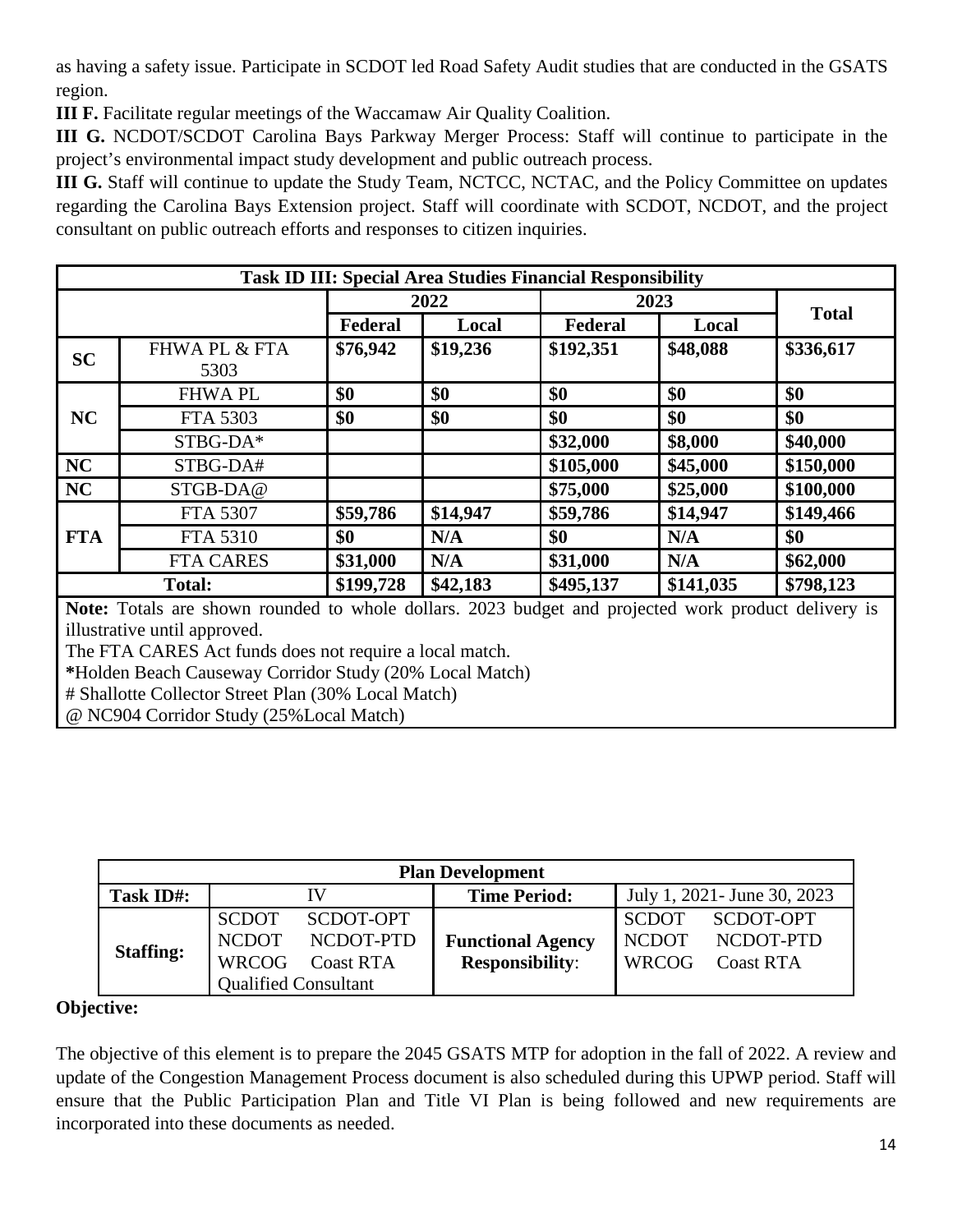#### **Milestones:**

**IV A. Metropolitan Transportation Plan:** The 2045 Metropolitan Transportation Plan is scheduled for adoption in November 2022. In preparation for the process, staff will be collecting land use data as described in UPWP Task Category II- Short Range Planning. Staff will also be working with local and county jurisdictions on 2020 Census data analysis to determine potential changes to the GSATS Study Area boundaries and other long-term population projection implications. **Note: A consultant will be procured to facilitate the MTP planning process and produce the final document.** 

**IV B. Congestion Management Process:** The Congestion Management Process is a requirement for designated TMAs. GSATS is due to review and update the CMP document. **Note: A consultant will be procured to assist with the update of the CMP document.** 

**IV C. Public Participation Process:** Staff will evaluate public input received and consider changes to the current plan. An emphasis of the evaluation will be to review virtual outreach methods that were necessitated during the COVID-19 pandemic. Efforts will continue to give officials and the general public a greater understanding and appreciation of the transportation planning process.

**IV D. Title VI Requirements:** GSATS will continue to review Title VI requirements put forth in federal regulations and will update the Title VI as needed.

**IV F. Statewide Planning Initiatives:** Participate in statewide planning initiatives hosted by NCDOT, SCDOT, FHWA, or FTA.

### **Deliverables:**

**IV A.** Prepare and adopt the 2045 Metropolitan Transportation Plan scheduled for November 2022. The 2045 MTP will incorporate the new land use data collected as part of the Travel Demand Model update. Project prioritization will be updated based on the projections of the Travel Demand Model along with the other project scoring criteria. **Note: A consultant will be procured for this task.** 

**IV B**. Review and update the GSATS CMP document. The update will examine the impact of recent projects on the corridors currently identified in the CMP and any new corridor segments that warrant inclusion in the updated CMP. Congestion related data sources will be explored to improve analysis and ability to evaluate congested corridors on a recurring basis. **Note: A consultant will be procured for this task.**

**IV C.** Staff will continue to follow public outreach guidelines outlined in the PPP document. The [www.gsats.org](http://www.gsats.org/) website will be updated regularly with all public notices, meeting agendas, and recent meeting minutes.

**IV D.** Staff will continue to follow requirements outlined in the GSATS/WRCOG Title VI Plan. Staff will attend trainings pertaining to Title VI requirements and disseminate pertinent information to members of the Study Team, Policy Committee, NCTAC, and NCTCC.

**IV E.** Participate in statewide planning initiatives and workgroups coordinated by NCDOT, SCDOT, FHWA, FTA, NC Association of Metropolitan Organizations, etc.

| <b>Task ID IV: Plan Development Financial Responsibility</b> |                               |           |           |           |           |              |  |
|--------------------------------------------------------------|-------------------------------|-----------|-----------|-----------|-----------|--------------|--|
|                                                              |                               | 2022      |           | 2023      |           |              |  |
|                                                              |                               | Federal   | 20% Local | Federal   | 20% Local | <b>Total</b> |  |
| <b>SC</b>                                                    | <b>FHWA PL &amp; FTA 5303</b> | \$192,351 | \$48,088  | \$153,881 | \$38,470  | \$432,790    |  |
| <b>NC</b>                                                    | <b>FHWAPL</b>                 | \$52,000  | \$13,000  | \$52,000  | \$13,000  | \$130,000    |  |
|                                                              | FTA 5303                      | \$0       | \$0       | \$0       | \$0       | \$0          |  |
| <b>FTA</b>                                                   | FTA 5307                      | \$29,893  | \$7,473   | \$29,893  | \$7,473   | \$74,732     |  |
|                                                              | <b>FTA 5310</b>               | \$0       | N/A       | \$0       | N/A       | \$0          |  |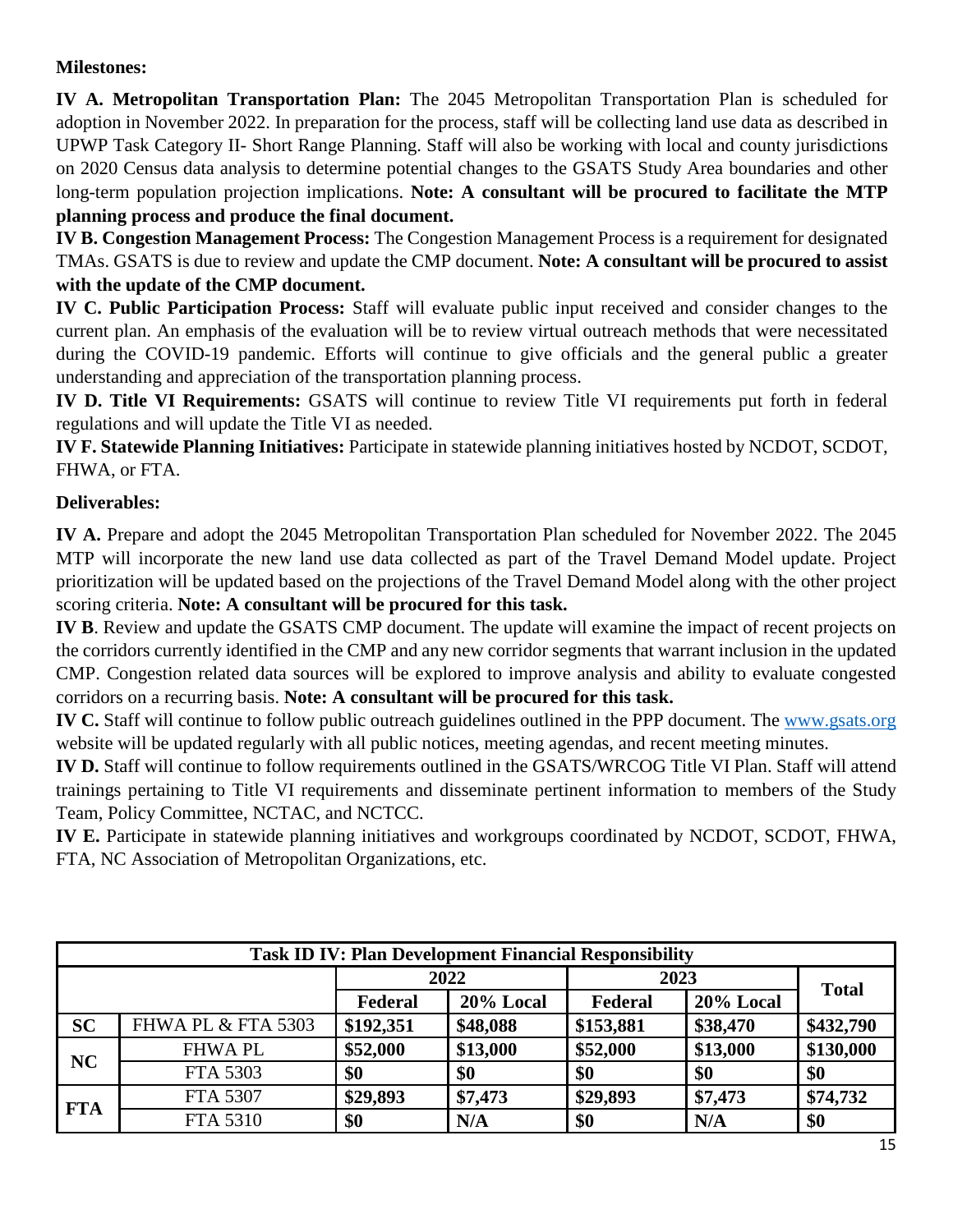| <b>ARES</b><br>Tл<br>$\Delta$ | \$31,000  | N/A      | 0.1,000<br>ቀ 11<br>ື | N/A      | \$62,000  |
|-------------------------------|-----------|----------|----------------------|----------|-----------|
| <b>Total:</b>                 | \$305,244 | \$68,561 | .774<br>\$266,       | \$58,943 | \$699,522 |

Note: Totals are shown rounded to whole dollars. 2023 budget and projected work product delivery is illustrative until approved.

The FTA CARES Act funds does not require a local match.

| <b>Program Development and Maintenance</b> |                              |                               |                                                    |                              |                               |  |  |  |
|--------------------------------------------|------------------------------|-------------------------------|----------------------------------------------------|------------------------------|-------------------------------|--|--|--|
| Task ID#:                                  |                              |                               | <b>Time Period:</b>                                | July 1, 2021 - June 30, 2023 |                               |  |  |  |
|                                            | <b>SCDOT</b>                 | SCDOT-OPT                     | <b>Functional Agency</b><br><b>Responsibility:</b> | <b>SCDOT</b><br><b>NCDOT</b> | SCDOT-OPT                     |  |  |  |
| <b>Staffing:</b>                           | <b>NCDOT</b><br><b>WRCOG</b> | NCDOT-PTD<br><b>Coast RTA</b> |                                                    | <b>WRCOG</b>                 | NCDOT-PTD<br><b>Coast RTA</b> |  |  |  |

#### **Objective:**

The objective of this element is to update and maintain the FY 2022-2028 Transportation Improvement Program (TIP) and the FY 2020-2028 Transportation Alternatives Program (TAP). Amendments to the TIP or TAP are presented to the Policy Committee for approval. Public comment is solicited as outlined by the requirements included in the Public Participation Plan (PPP). Staff will continue to coordinate with SCDOT and NCDOT on the development and evaluation of FAST Act Performance Measures. Staff will continue to coordinate with the NCTCC, NCTAC, and NCDOT Division 3 staff on the development and submittal of projects in the NCDOT SPOT process. Staff will oversee the allocation of FTA 5310 and CRRSAA funds to eligible transit providers.

#### **Milestones:**

**V A. Transportation Improvement Program (TIP):** Staff will continue to monitor the progress of projects included in the TIP. Staff will coordinate with SCDOT/ NCDOT project managers to incorporate project specific schedule or funding changes. Staff anticipates facilitating the incorporation of new South Carolina TIP projects from the 2040 MTP in FY22. Staff will continue to oversee project selection in the NCDOT SPOT 6.0 process. Staff will review project proposals and present recommendations from the Study Team, NCTCC, and NCTAC to the Policy Committee.

**V B. SCDOT Transportation Alternatives Program (TAP):** Historically, GSATS has set aside 80% of available SCDOT TAP funds towards the completion of the spine route of the East Coast Greenway, with the remaining 20% of funding available for additional project proposals. Staff anticipates facilitating a call for new TAP projects in FY22. Selected projects will be incorporated into the TAP.

**V C. NCDOT Direct Attributable Funds Program (DA):** Staff is currently working with NCDOT Division 3 staff and local jurisdictions on the completion of projects selected in a call for projects that occurred in FY19. Staff is evaluating the need to facilitate a new call for projects during the upcoming FY22- FY23 UPWP period.

**V D. FAST Act Performance Measure Compliance:** Staff will coordinate with NCDOT and SCDOT on the review of the performance measures pertaining to safety, bridge condition, pavement quality, and travel time savings.

**V E. FTA Funding Allocation:** As a designated recipient of FTA funds, GSATS oversees the allocations of funds to eligible transit providers in the MPO region. GSATS plans to issue a call for projects in FY 22 and FY23 utilizing FTA 5310 funding. GSATS will also have funding in FY22 to award eligible sub-recipients made available through the CRRSAA Act. All of the FTA5310 and CRRSAA Act funds are pass-through funds to the awarded sub-recipients with the exception of the administrative funds retained by GSATS as noted in the appendix **Table I- Proposed Funding Sources and Agency Participation**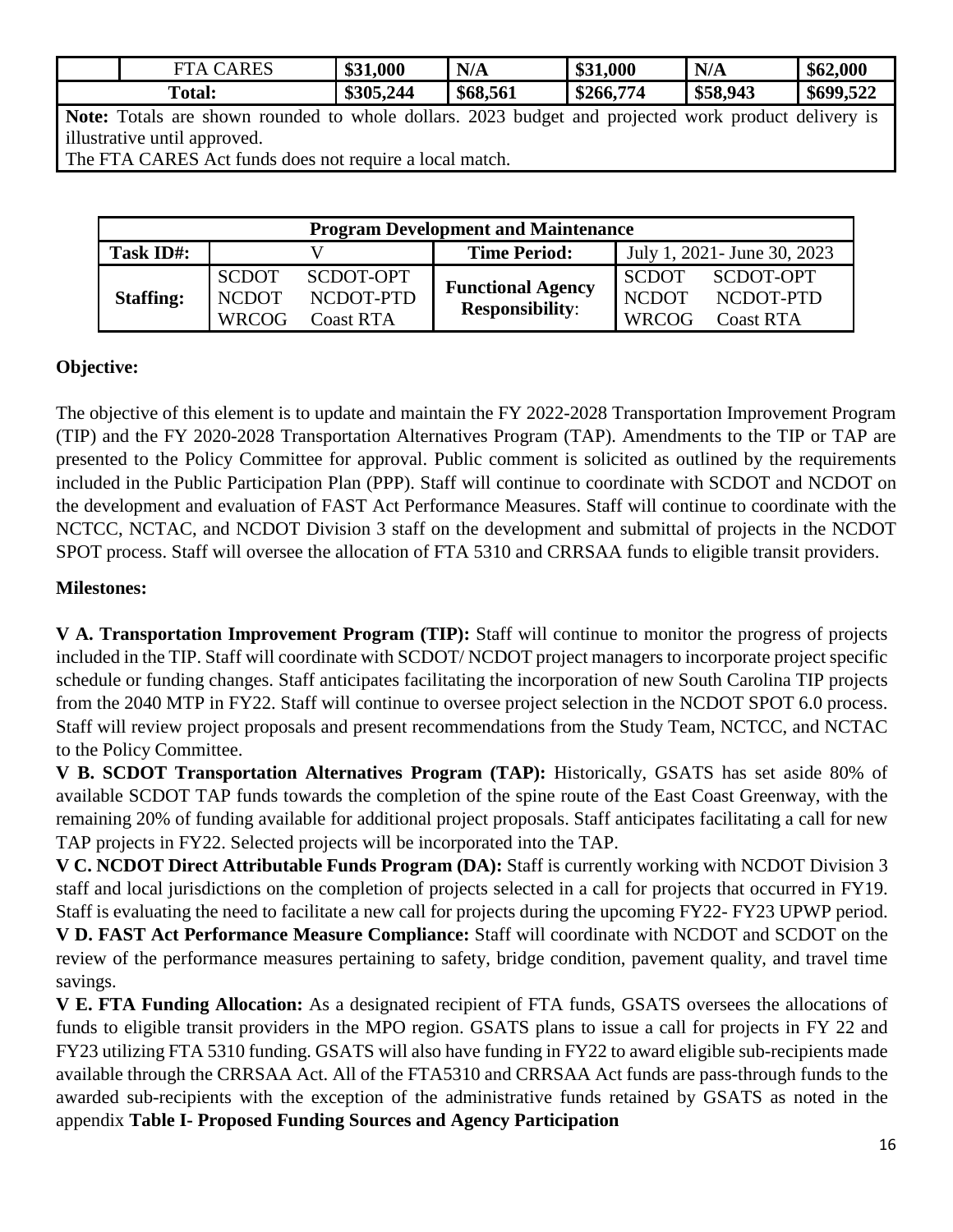### **Deliverables:**

**V A.** Staff will review and update the Local Input Point Methodology as part of the Regional Impact and Division Needs phases of the NCDOT SPOT 6.0 project selection process.

**V A.** Staff will continue to oversee the administration of the current TIP and facilitate all modifications and amendments in coordination with SCDOT and NCDOT staff. TIP amendments will proceed through the Public Notice requirements outlined in the PPP and be presented to the NCTAC or Policy Committee for approval. Staff will continue to monitor all project participation agreements.

**V A.** Staff anticipates selecting new projects from the 2040 MTP for inclusion in the TIP in FY 22.

**V B.** Staff anticipates facilitating a call for new TAP projects in the SC portion of the Study Area in FY22.

**V C.** Staff will evaluate the need to issue a call for new DA projects in the NC portion of the Study Area in the FY22-FY23 UPWP period.

**V D.** Staff will review the annual FAST Act SCDOT and NCDOT statewide safety performance targets and will consult with the Study Team, NCTCC, NCTAC, and Policy Committee to determine if GSATS-level safety targets are warranted.

**V E.** Oversee the allocation of FTA 5310 and CRRSAA Act funds to eligible transit providers in the region.

|                                                                                                                                     |  |                             | <b>Task ID V: Program Development and Maintenance Financial Responsibility</b> |                     |                     |                     |                     |                     |           |
|-------------------------------------------------------------------------------------------------------------------------------------|--|-----------------------------|--------------------------------------------------------------------------------|---------------------|---------------------|---------------------|---------------------|---------------------|-----------|
|                                                                                                                                     |  | 2022                        |                                                                                |                     | 2023                |                     |                     | <b>Total</b>        |           |
|                                                                                                                                     |  |                             | Federal                                                                        | <b>State</b>        | Local               | Federal             | <b>State</b>        | Local               |           |
| <b>SC</b>                                                                                                                           |  | <b>FHWAPL</b><br>& FTA 5303 | \$153,881                                                                      |                     | \$38,470            | \$153,881           |                     | \$38,470            | \$384,702 |
| <b>NC</b>                                                                                                                           |  | <b>FHWAPL</b>               | \$26,000                                                                       |                     | \$6,500             | \$26,000            |                     | \$6,500             | \$65,000  |
|                                                                                                                                     |  | FTA 5303                    | \$12,955<br>$(80\%)$                                                           | \$1,619<br>$(10\%)$ | \$1,620<br>$(10\%)$ | \$8,823<br>$(80\%)$ | \$1,103<br>$(10\%)$ | \$1,103<br>$(10\%)$ | \$27,223  |
|                                                                                                                                     |  | FTA 5307                    | \$11,957                                                                       |                     | \$2,989             | \$11,957            |                     | \$2,989             | \$29,892  |
| <b>FTA</b>                                                                                                                          |  | <b>FTA 5310</b>             | \$432,041                                                                      | N/A                 | N/A                 | \$309,827           |                     | N/A                 | \$741,868 |
|                                                                                                                                     |  | <b>FTA</b><br><b>CRRSAA</b> | \$53,760                                                                       | N/A                 | N/A                 | \$0                 |                     | N/A                 | \$53,760  |
| <b>Total:</b>                                                                                                                       |  | \$690,594                   | \$1,619                                                                        | \$49,579            | \$510,488           | \$1,103             | \$49,062            | \$1,302,446         |           |
| Note: Totals are shown rounded to whole dollars. 2023 budget and projected work<br>product delivery is illustrative until approved. |  |                             |                                                                                |                     |                     |                     |                     |                     |           |